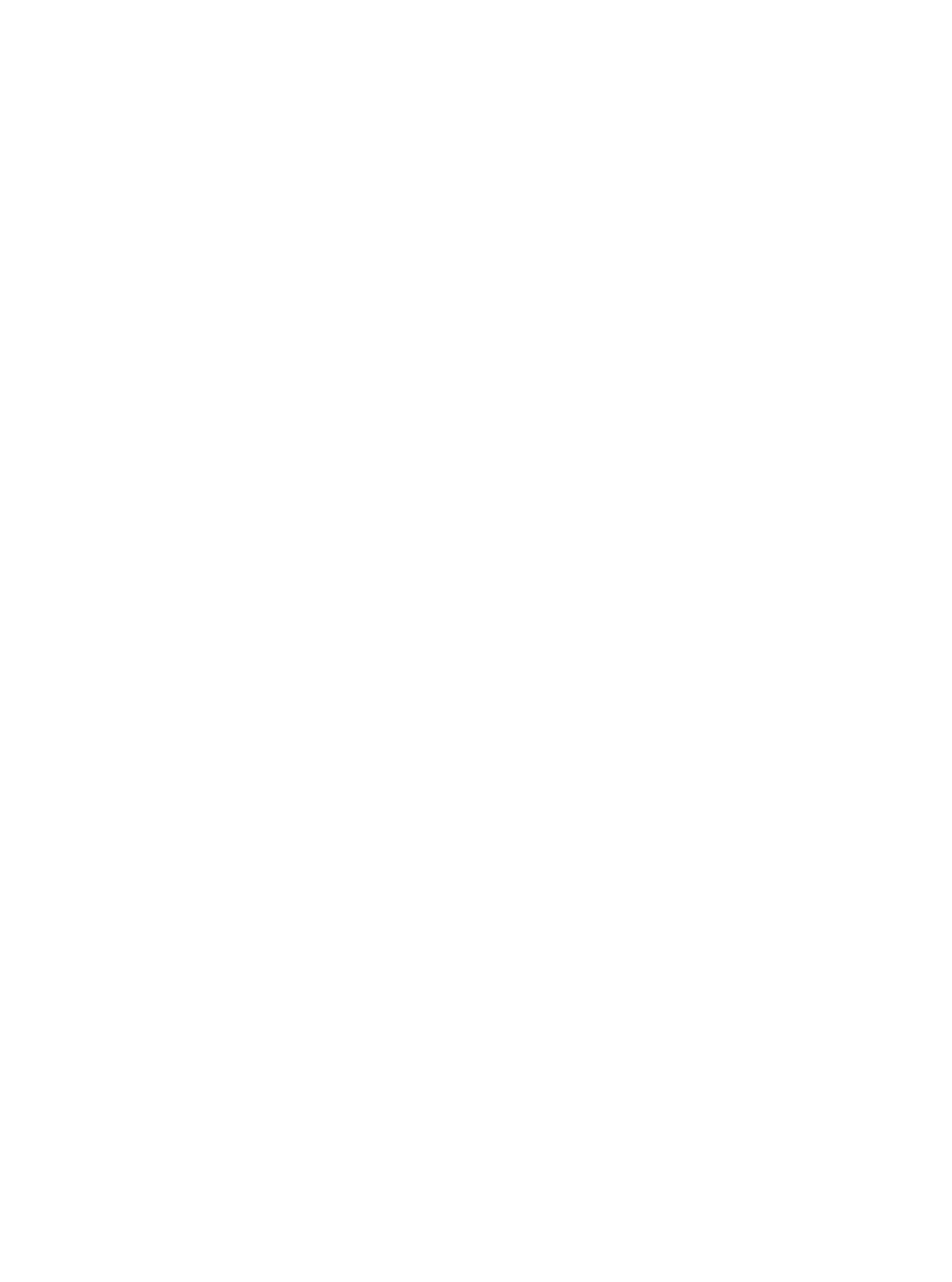some firms exit via merger and acquisition (M&A) as a desirable option (DeTienne & Cardon, [2012;](#page-24-0) Cotei & Farhat, [2018](#page-24-0)). While some scholars have addressed the exit route of new firms (e.g., Grilli et al., [2010](#page-24-0); Cefis & Marsili, [2011](#page-23-0), [2012](#page-23-0); Kato & Honjo, [2015](#page-25-0); Ponikvar et al., [2018\)](#page-26-0), a research gap still exists in understanding the antecedents of new firm survival according to exit routes, such as bankruptcy, M&A, and voluntary liquidation.

To date, numerous studies have highlighted the role of firms' innovative capabilities, a major source of competitive advantage in determining firm survival (Cefis & Marsili, [2005](#page-23-0), [2006](#page-23-0); Colombelli et al., [2016\)](#page-24-0).<sup>1</sup> In practice, successful innovation enables firms to increase their probability of survival and has a stronger impact on new firms than on large, established ones (Rosenbusch et al., [2011](#page-26-0)). Using patents is a wellknown, significant innovation strategy to protect inventions and attract customers and external providers of capital (Audretsch et al., [2012;](#page-23-0) Holgersson, [2013](#page-25-0); Zhou et al., [2016\)](#page-26-0). The importance of the strategic use of intellectual property (IP) is increasing for technologybased firms to gain competitive advantage (Cho et al., [2018](#page-23-0)). However, acquiring and enforcing IP rights is costly, especially for small firms (Lanjouw & Schankerman, [2004](#page-25-0); Jensen & Webster, [2006](#page-25-0)). Hence, it is still unknown whether patenting helps new firms survive or exit successfully.

To fill the gap, this study examines the role of patenting in determining new firm survival according to exit routes. We construct a large-scale sample of new firms in the Japanese manufacturing and information services sectors by matching a credit-reporting database with a Japanese patent database. In particular, we examine how the effects of patenting on new firm survival vary across exit routes (bankruptcy, merger, and voluntary liquidation), while taking into account the endogeneity of patenting. The major findings of this study are summarized as follows. First, new firms with a higher stock of patents are less likely to go bankrupt, regardless of whether patent stock is measured based on applied or granted patents. Second, new firms with a higher stock of patents are more likely to exit via merger, regardless of which patent measures are used. Third, new firms with a higher stock of granted patents are more likely to voluntarily close their businesses, while a

stock of patent applications is not significantly related to voluntary liquidation. This study contributes to a better understanding of the role of patenting in new firm survival by identifying heterogeneity in the effects of patenting among exit routes.

The remainder of this paper is organized as follows. Section 2 discusses the theoretical background of this study and develops hypotheses. Section 3 explains the empirical model used, including the estimation methods and variables. Section 4 describes the data used in the analysis and shows some descriptive statistics, while Section 5 presents the results and conducts robustness checks. Section 6 summarizes the findings and discusses the implications and limitations.

# 2 Background and hypothesis development

# 2.1 Divergent exit routes

To date, numerous studies have examined firm survival as post-entry performance (e.g., Audretsch, [1991](#page-23-0); Mata & Portugal, [1994](#page-25-0); Audretsch & Mahmood, [1995;](#page-23-0) Honjo, [2000\)](#page-25-0). While many of these studies treated exits as homogenous events, recent research emphasizes divergent exit routes (e.g., Wennberg et al., [2010;](#page-26-0) Coad, [2014](#page-23-0); Wennberg & DeTienne, [2014](#page-26-0)). While some firms are forced to exit because of business failure, others plan their exits when their businesses are performing well. In practice, there are many exit options available to new firms.

Some studies distinguish between firm liquidation and sale as an exit route (e.g., Coad, [2014;](#page-23-0) Kato & Honjo, [2015\)](#page-25-0). Wennberg et al. ([2010](#page-26-0)) indicated four types of exit: harvest liquidation, distress liquidation, harvest sale, and distress sale. Wennberg et al. [\(2010,](#page-26-0) p. 364) define harvest sale as the sale of a highperforming firm that continues operations after the entrepreneur exits as a majority owner, while a distress sale is the sale of a firm in financial straits. As M&A exits, regarded as a typical form of firm sale, are desirable outcomes for some business owners, it is worth identifying which factors explain the M&A exit outcomes (Cotei & Farhat, [2018](#page-24-0)). Though distressed firms either decide to exit voluntarily or are forced into bankruptcy, voluntary liquidation fundamentally differs from bankruptcy (Balcaen et al., [2012](#page-23-0)). Coad [\(2014,](#page-23-0) p. 723) indicated that voluntary liquidation occurs when businesses fail to be viable economic entities or when the

<sup>&</sup>lt;sup>1</sup> For a survey of the relationship between innovation and performance, see Rosenbusch et al. ([2011](#page-26-0)).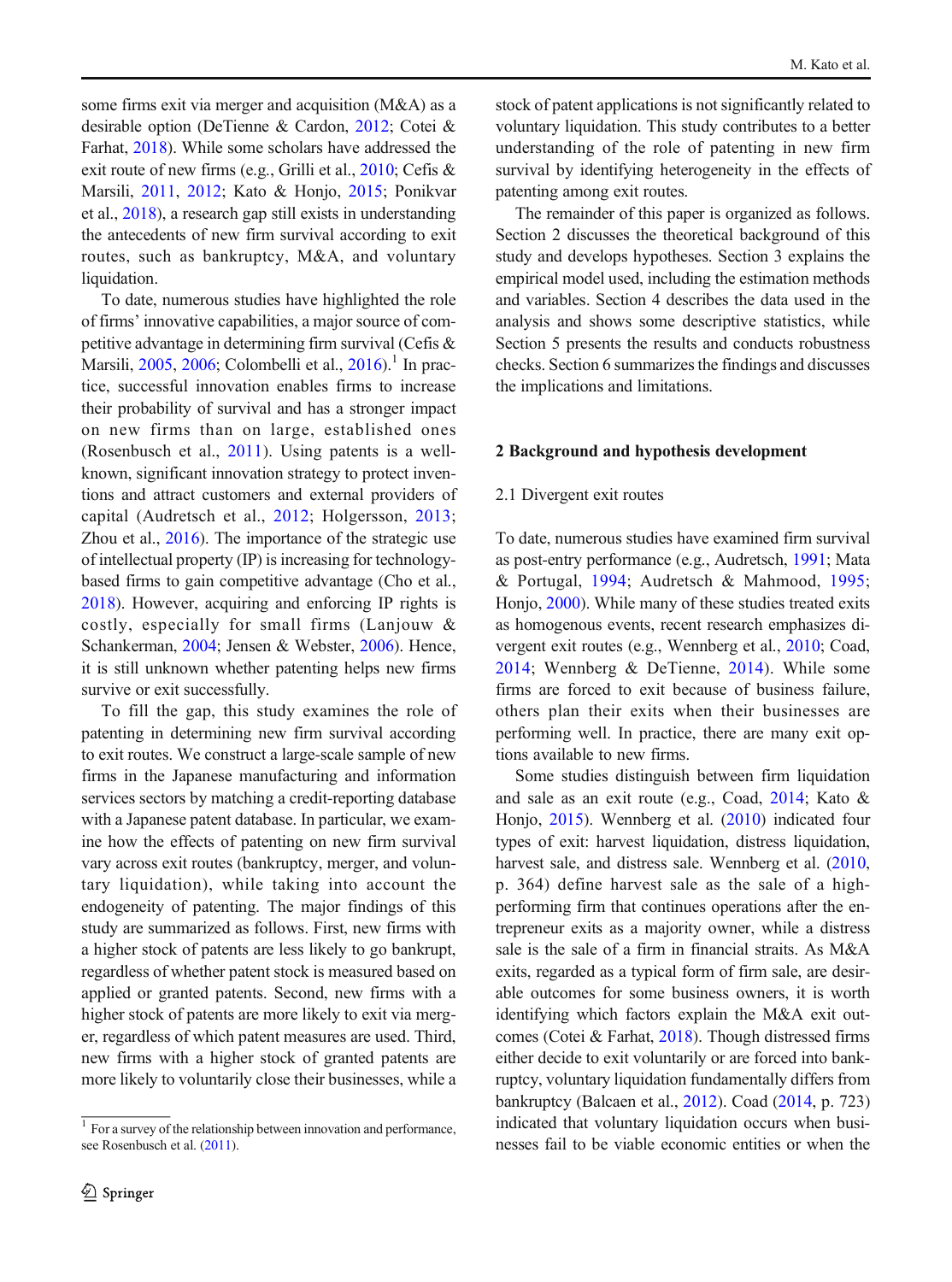entrepreneurs consider other outside options. Voluntary liquidation can be characterized as "relatively unviable," usually occurring when a business is failing or otherwise seen as unviable. Meanwhile, Harada [\(2007\)](#page-24-0) emphasized differences between economic-forced and noneconomic-forced exits (e.g., aging of a manager and despairing perception of further business) for small firms. Voluntary liquidation is an option irrespective of business performance (Wennberg et al., [2010](#page-26-0); Coad, [2014](#page-23-0)). In these respects, there should be sharp differences between exit routes; however, without distinguishing between them, we may misinterpret the nature, determinants, and consequences of firm exit, including failure and non-failure outcomes.

Table [1](#page-3-0) reviews empirical studies on exit routes. Schary's [\(1991\)](#page-26-0) early work on exit routes, which examined different exit routes in the cotton textile industry, assumed that they should be inherently ordered as survival, merger, non-failure, and failure. Other studies examining firm exit have differentiated closure from M&As (Fontana & Nesta, [2009;](#page-24-0) Grilli et al., [2010](#page-24-0); Cefis & Marsili, [2011,](#page-23-0) [2012;](#page-23-0) Esteve-Pérez et al., 2010). Still others have grouped closures into bankruptcy and voluntary liquidation (Harhoff et al., [1998;](#page-24-0) Mata et al., [2007](#page-25-0); Balcaen et al., [2012;](#page-23-0) Kato & Honjo, [2015](#page-25-0); Ponikvar et al., [2018](#page-26-0)). Among these exit studies, Fontana and Nesta [\(2009\)](#page-24-0), Grilli et al. ([2010](#page-24-0)), Wennberg et al. [\(2010](#page-26-0)), Balcaen et al. ([2012](#page-23-0)), Cefis and Marsili ([2012](#page-23-0)), Kato and Honjo ([2015](#page-25-0)), and Honjo and Kato ([2019](#page-25-0)) focused on new firms, showing sharp differences in the determinants of firm exit between the routes.

#### 2.2 Patenting and exit routes

Based on the resource-based view of the firm (RBV), it is well recognized that patents are important resources that create a unique competitive advantage for firms (e.g., Hsu & Ziedonis, [2013\)](#page-25-0). Patents prevent competitors from utilizing the protected inventions for a certain period, so that firms can appropriate the returns from their investment in R&D (e.g., Levin et al., [1987](#page-25-0)). Patenting can improve firms' competitive position, which results in a higher probability of survival (e.g., Cefis & Marsili, [2005](#page-23-0), [2006](#page-23-0)).

Not surprisingly, new firms that lack complementary assets, such as marketing channels and production facilities, often face difficulties in appropriating returns from their innovations (e.g., Teece, [1986;](#page-26-0) Colombo et al., [2006](#page-24-0)). For small, start-up ventures, patents may be a relatively effective means of appropriating R&D returns, in part because other means such as investment in complementary sales and service efforts may not be feasible (Levin et al., [1987](#page-25-0), p. 797). Meanwhile, new firms may have various motives for patenting. Some firms use patents as "bargaining chips," which can improve their own position in negotiations with partners for technology access (e.g., Hall & Ziedonis, [2001;](#page-24-0) Blind et al., [2009\)](#page-23-0). New firms can earn greater profits through cooperation rather than competition with existing firms through licensing, joint venture, or acquisition (Veugelers & Schneider, [2018\)](#page-26-0). Negotiations about mergers, license contracts, or research cooperations depend mainly on how the partners evaluate the research efforts and results of their counterparts, which is mainly measured in the number of patents in the companies' portfolio (Blind et al., [2009](#page-23-0), p.429). As the extreme case, the markets for "ideas" may operate through acquisitions of new innovative firms by established firms (Blonigen & Taylor, [2000;](#page-23-0) Gans & Stern,  $2003$ ).<sup>2</sup> Such "division of innovative labor" is closely related to growing technology markets in hightech industries (Arora et al., [2001](#page-23-0); Veugelers & Schneider, [2018](#page-26-0)).

In reality, new innovative firms are often targeted by large established firms to acquire patents as a valuable resource. For example, Apple Inc. acquired NextVR Inc., a new three-dimensional virtual reality content transmission programming service provider, with a number of patent rights in this field, in a deal valued at approximately 100 million US dollars in May 2020. It is often argued that M&A markets in Japan are not well developed (Honjo & Nagaoka, [2018](#page-25-0); Honjo, [2020\)](#page-25-0). According to a report by Recof Data Corporation, a company collecting M&A information in Japan, the number of M&As involving Japanese firms increased twofold in two decades. Nowadays, new innovative firms are often merged or acquired by large established firms in Japan. For example, Soracom Inc., an IoToptimized cellular network operator founded in 2014, was acquired by KDDI Corporation (a huge cellular network operator) in 2017. According to databases compiled by Bureau van Dijk (Zephyr and Orbis Intellectual Property), this transaction includes the sale of patents

 $2$  Licensing-out using patents may be an effective strategy for new firms (Motohashi, [2008\)](#page-25-0). Patenting firms can earn royalties by licensing out technologies to others; thus, they are less likely to go bankrupt. In this study, however, licensing-out is not analyzed explicitly, because it is not included in firm exit.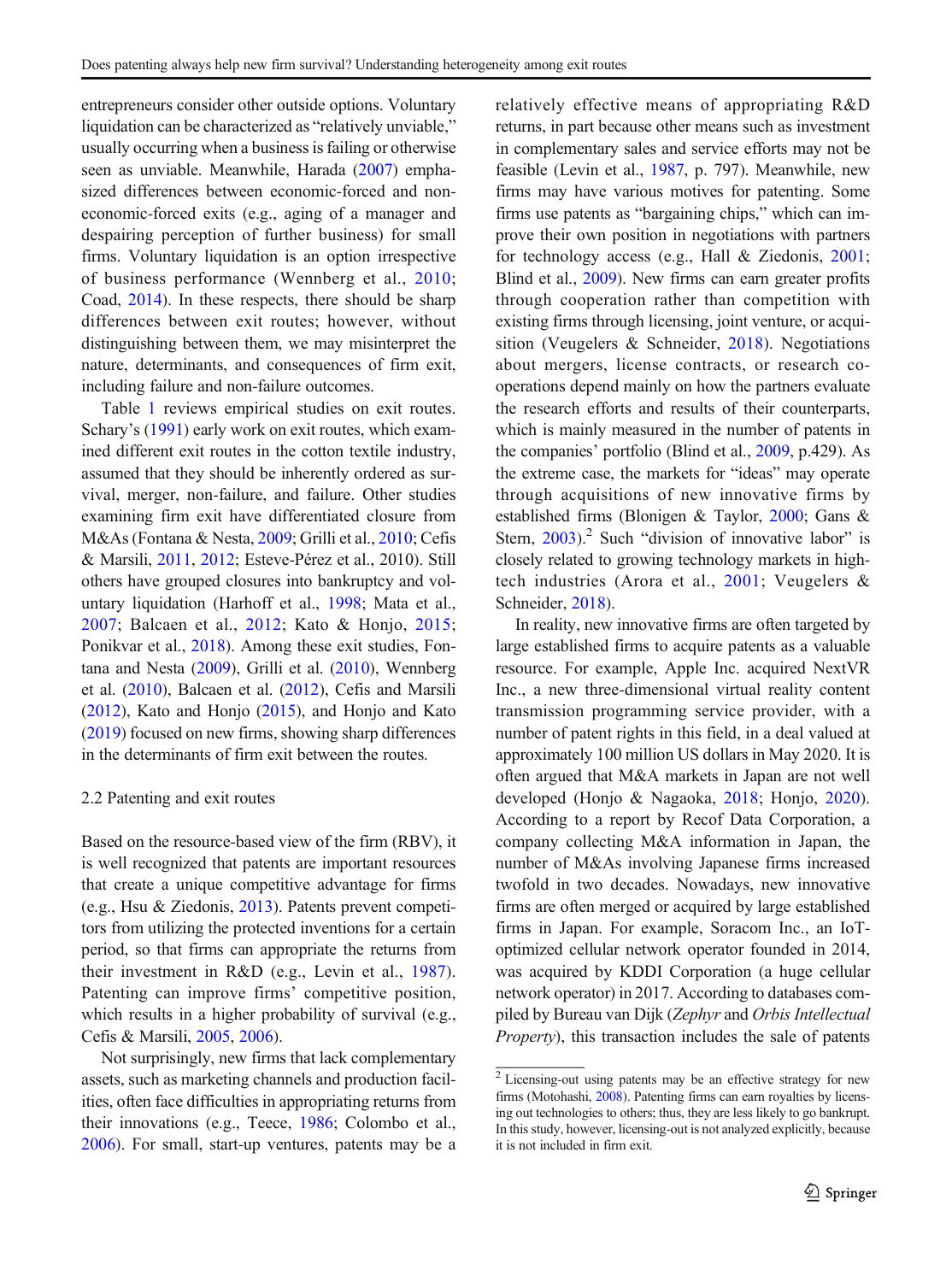<span id="page-3-0"></span>Table 1 Review of empirical studies on distinct exit routes

| Author                                  | Exit route | Major determinants                                                                                                                                                                                         | Sample                                                                                             | Method                                                |
|-----------------------------------------|------------|------------------------------------------------------------------------------------------------------------------------------------------------------------------------------------------------------------|----------------------------------------------------------------------------------------------------|-------------------------------------------------------|
| Balcaen et al. (2012)                   | B, M, V    | Firm (cash flow, leverage, debt,<br>age), Industry (dummies)                                                                                                                                               | 6118 firms (firms less than Binomial nested logit<br>5 years old excluded),<br>1998-2000, Belgium. |                                                       |
| Buehler et al. (2006)                   | B, M(S)    | Firm (size, age), Region (dummies),<br>Industry (dummies)                                                                                                                                                  | 54,750 firms<br>(13.6 employees),<br>1995-2000,<br>Switzerland.                                    | Continuous-time duration                              |
| Cefis and Marsili (2011)                | C, M(S)    | Firm (product and process<br>innovation, size, group affiliation,<br>patent application,<br>entrepreneurial-firm dummy), In-<br>dustry (low or high-tech dummy)                                            | 3203 firms (young ones<br>within 5 years: $8\%$ ),<br>1996–2003, the<br>Netherlands.               | Multinomial logit                                     |
| Cefis and Marsili (2012)                | C, M, R(S) | Firm (product and process<br>innovation, age, size), Industry<br>(Pavitt's categories)                                                                                                                     | 3275 firms (118.2)<br>employees, 28.7 years),<br>1996–2003, the<br>Netherlands.                    | Multinomial logit<br>and cloglog.                     |
| Cotei and Farhat (2018)                 | M(S)       | Founder (education, work<br>experience, gender), Firm<br>(positive employment growth,<br>serial entrepreneur, R&D, dummy<br>for patent, trademark or<br>copyright), Industry (dummies)                     | 3140 firms (created in<br>2004), 2005-2011,<br>the USA.                                            | Multinomial logit                                     |
| Esteve-Pérez et al. $(2010)$ C, M $(S)$ |            | Firm (size, age, labor productivity,<br>price-cost margins, R&D,<br>advertising), Industry (low, medi-<br>um or high-tech dummy)                                                                           | 2998 firms (257.5)<br>employees, 23.9 years),<br>1990-2000, Spain.                                 | Continuous-time duration                              |
| Fontana and Nesta $(2009)$ C, M $(S)$   |            | Firm (technology frontier, R&D<br>intensity, size, age)                                                                                                                                                    | 121 firms (470-480)<br>employees),<br>1990-2005, worldwide<br>LAN switching<br>industry.           | Multinomial logit and<br>cloglog                      |
| Grilli et al. (2010)                    | C, M(S)    | Firm (size, age), Industry (dummies) 13,574 firms (1 or 2                                                                                                                                                  | employees, 0 to 13<br>years), 1983-2006,<br>Italy.                                                 | Continuous and<br>discrete-time<br>duration (cloglog) |
| Harhoff et al. (1998)                   | B, V(S)    | Firm (size, ownership,<br>diversification, legal status),<br>Industry (dummies)                                                                                                                            | 10,902 firms (276)<br>employees, 19 years),<br>1989-1994, West<br>Germany.                         | Continuous-time duration                              |
| Honjo and Kato (2019)                   | B, M(S)    | Firm (initial debt finance (size/ratio), 16,185 firms (joint-stock<br>initial equity finance (size/ratio),<br>dummy for minimum capital<br>requirement regulation), Industry<br>(dummies)                  | companies, less than<br>100 employees).<br>1995-2011, Japan                                        | Continuous-time duration                              |
| Kato and Honjo (2015)                   | B, M, V(S) | Founder (educational level/field,<br>age, gender), firm (paid-in capital,<br>age, legal status), Region<br>(unemployment rate), Industry<br>(HHI, growth, capital intensity,<br>low- vs. high-tech sector) | 7868 firms (less than 100)<br>employees, 0 to 12<br>years), 1997-2004,<br>Japan.                   | cloglog and<br>random-effects cloglog                 |
| Mata et al. (2007)                      | B, V(S)    | Firm (size, age, debt, bank<br>relationship, foreign ownership,<br>worker's wages, worker's<br>schooling), Industry (dummies)                                                                              | 413,586 observations<br>$(14.8 \text{ years})$ ,<br>1995-2000, Portugal.                           | Multinomial logit                                     |
| Ponikvar et al. (2018)                  | B, M, V(S) |                                                                                                                                                                                                            |                                                                                                    | Multinomial probit                                    |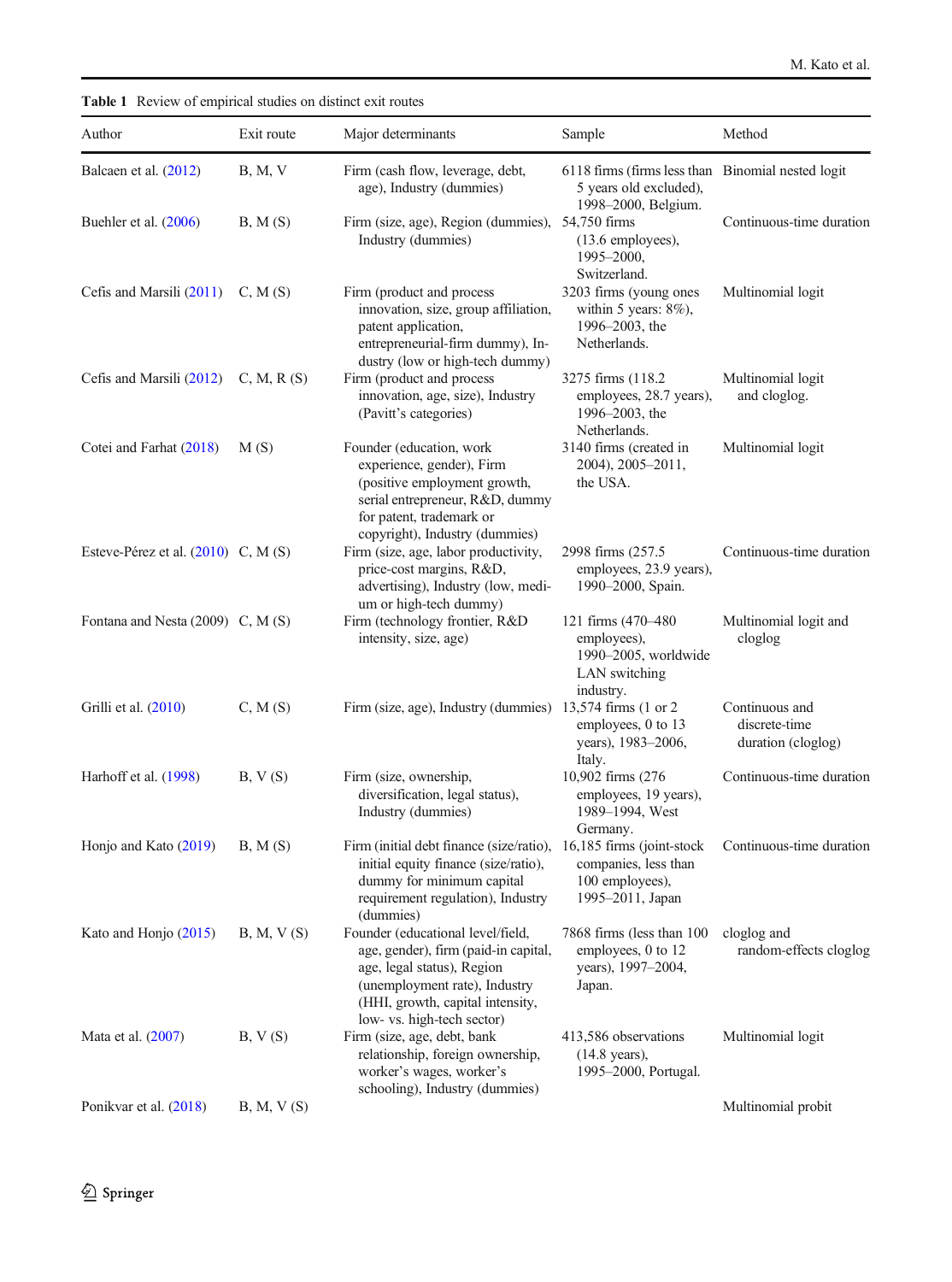Does patenting always help new firm survival? Understanding heterogeneity among exit routes

| <b>Table 1</b> (continued)      |                                                    |                                                                                                                                                                                |                                                                               |                          |
|---------------------------------|----------------------------------------------------|--------------------------------------------------------------------------------------------------------------------------------------------------------------------------------|-------------------------------------------------------------------------------|--------------------------|
| Author                          | Exit route                                         | Major determinants                                                                                                                                                             | Sample                                                                        | Method                   |
|                                 |                                                    | Firm (financial conditions, size, age,<br>labor productivity, fixed asset<br>ratio), region (dummies),<br>Industry (dummies)                                                   | 55,810 firms (7.8)<br>employees, 10.2 years),<br>2006-2012, Slovenia.         |                          |
| Schary (1991)                   | B, M, V(S)                                         | Firm (debt, cash flow, other<br>financial characteristics)                                                                                                                     | 61 firms, 1924-1940, New Ordered logit and<br>England textile<br>industry.    | multinomial logit        |
| Wagner and<br>Cockburn $(2010)$ | D, M(S)                                            | Firm (age at IPO, size, total assets,<br>patent application, patent<br>citation), Industry (dummies)                                                                           | 356 firms, (5.9 years),<br>1998–2005, US<br>Internet-related indus-<br>tries. | Continuous-time duration |
| Wennberg et al. $(2010)$        | Harvest/distress<br>liquidation<br>and sale, $(S)$ | Founder (Entrepreneurial/industry<br>experience, education, gender,<br>outside job, age), Firm (size,<br>ownership by the parent firm,<br>reinvestment), Industry<br>(dummies) | 1735 firms (3 employees,<br>4.5 years), 1995–2002,<br>Sweden.                 | Multinomial logit        |

Note:(1) B bankruptcy, M mergers and/or acquisitions, V voluntary liquidation, C closure, R restructuring, D divestiture, S survival. (2) S in parentheses—(S)—means that the base outcome of the estimated model is "survival." (3) Firm, Industry, and Region indicate firm-, industry-, and region-specific variables, respectively. (4) In the fourth column ("Sample"), the sample average in firm size (number of employees) and/or firm age (years after start-up/foundation) are presented in parentheses

held by Soracom with 18 patent families at the time of the acquisition's announcement. Because of increasing attention to acquiring patents, it would be worthwhile investigating whether patents trigger M&As in the markets for ideas.

Table [2](#page-5-0) shows a review of previous studies on the effect of patenting on firms' exit routes. Among these studies, Wagner and Cockburn ([2010](#page-26-0)) showed that patent applications generally reduce the probability of exit for Internet-related IPO firms listed in the NASDAQ market. They distinguished between the exit routes of merger and delisting, and found that patent applications have a significantly negative effect on exit via merger but no significant effect on delisting. In contrast, Wagner and Cockburn ([2010](#page-26-0)) showed that patents with higher forward citations increased the probability of exit via merger. Cefis and Marsili ([2011](#page-23-0)) examined whether patenting affects exit via closure and M&A for young firms in the Netherlands; they showed that patent applications (measured as a dummy) decrease the probability of exit via M&A but did not significantly affect the probability of closure. Using data from the Kauffman Firm Survey conducted in the USA, Cotei and Farhat ([2018](#page-24-0)) found that young firms with IP rights, including patents and trademarks, are more likely to become targets for M&A.

Until now, however, there is limited evidence on the effects of patenting on exit routes. To the best of our knowledge, there are no studies on the effects of patenting while considering its endogeneity. In addition, previous studies do not distinguish between bankruptcy (failure) and other types of closure (e.g., voluntary liquidation). In this study, we examine the effects of patenting on firms' exit by distinguishing between bankruptcy, merger, and voluntary liquidation, while considering the endogeneity of patenting.

## 2.3 Hypothesis development

Based on the above arguments, we develop our hypotheses on the effects of patenting on exit routes (bankruptcy, merger, and voluntary liquidation).<sup>3</sup> Drawing on the RBV, we consider alternative commercialization strategies using patents: competitive strategy in product markets and cooperative strategy with partners in markets for "ideas."

<sup>3</sup> In this study, we focus on firm exit and do not include acquisitions in our empirical analysis. With respect to acquisition cases, an acquiring firm and an acquired firm are regarded as surviving firms because neither firm disappears, although ownership is transferred.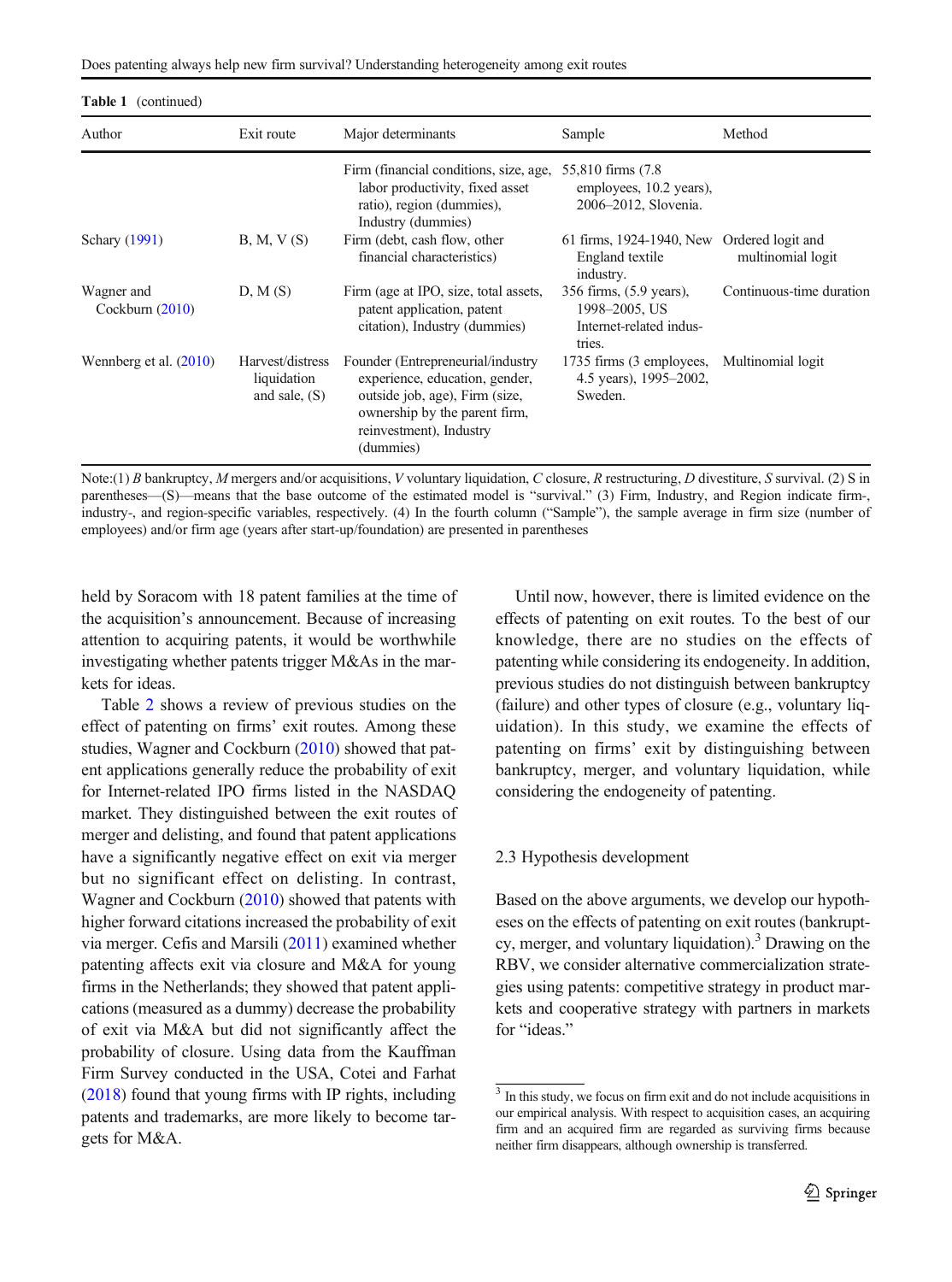| Author                         | Patent measure                                                                                                                          | Major finding                                                                                                                                                     | Sample                                                                                         |
|--------------------------------|-----------------------------------------------------------------------------------------------------------------------------------------|-------------------------------------------------------------------------------------------------------------------------------------------------------------------|------------------------------------------------------------------------------------------------|
| Buddelmeyer et al. (2010)      | $(1)$ Patent application $(2$ -year<br>lagged), $(2)$ patent stock<br>(aggregates of number<br>of years in-force)                       | $(1)$ Positive on exit,<br>$(2)$ negative on exit                                                                                                                 | 299,038 firms (all companies<br>registered), 1997–2003,<br>Australia                           |
| Cefis and Marsili (2011)       | Patent application (dummy)                                                                                                              | Negative on exit via M&A,<br>insignificant for closure                                                                                                            | 3203 firms (young ones<br>within 5 years: $8\%$ ),<br>1996-2003.<br>the Netherlands            |
| Colombelli et al. (2013)       | Patent application stock                                                                                                                | Positive on survival                                                                                                                                              | 74,862 manufacturing firms<br>(firms created by 2001),<br>2001-2011. France                    |
| Cotei and Farhat (2018)        | IP rights (dummy for patent,<br>trademark, or copyright)                                                                                | Positive on exit via M&A                                                                                                                                          | 3140 firms (created in 2004),<br>2005-2011, the US                                             |
| Helmers and<br>Rogers $(2010)$ | Patent application (dummy)                                                                                                              | Negative on exit                                                                                                                                                  | 131,325 firms, (limited<br>companies incorporated in<br>2001), 2001-2005, UK                   |
| Levitas et al. $(2006)$        | $(1)$ Average citation ratio $(#$<br>citations adjusted by the<br>application year and<br>patent class), (2) patent<br>activity (dummy) | $(1)$ Negative on exit,<br>(2) insignificant                                                                                                                      | 295 firms (the number of<br>employees is<br>approximately 500),<br>integrated circuit industry |
| Wagner and<br>Cockburn (2010)  | (1) Patent application<br>(dummy), $(2)$ # of US<br>patent application,<br>$(3)$ # patents w/more than<br>6 cites                       | (1) Negative on pooled exit,<br>merger, and delisted, (2) negative<br>on pooled exit and merger,<br>insignificant on delisted,<br>(3) positive on exit via merger | 356 firms (5.9 years),<br>1998-2005, US<br>Internet-related industries                         |

<span id="page-5-0"></span>Table 2 Review of empirical studies on the relationship between patenting and exit

Firms need to secure valuable resources, such as technological knowledge, when competing in product markets, thereby gaining competitive advantage (Wernerfelt, [1984;](#page-26-0) Barney, [1991](#page-23-0)). Especially for new firms, patents are an essential resource to protect inventions and attract customers and external providers of capital (Wagner & Cockburn, [2010](#page-26-0); Cefis & Marsili, [2011;](#page-23-0) Audretsch et al., [2012;](#page-23-0) Holgersson, [2013;](#page-25-0) Zhou et al., [2016\)](#page-26-0). In addition, patenting can be an indication of a firm's growth potential to external stakeholders (Holgersson, [2013](#page-25-0); Cotei & Farhat, [2018](#page-24-0)). Patenting is widely regarded as entrepreneurs' commitment to developing their innovative ideas (Cefis & Marsili, [2011\)](#page-23-0). Entrepreneurs without growth ambitions are unwilling to patent inventions despite having developed ideas, since it takes time and fees to apply and request substantial examination from patent offices. Under information asymmetry, patenting apprises potential lenders and investors, including venture capitalists, of the firm's technological capabilities (Hsu & Ziedonis, [2008;](#page-25-0) Audretsch et al., [2012](#page-23-0); Conti et al., [2013;](#page-24-0) Hoenig & Henkel, [2015](#page-24-0); Hottenrott et al., [2016;](#page-25-0) Veugelers & Schneider,  $2018$ ).<sup>4</sup> Therefore, new firms with patents are valorized positively by external providers of capital (Zhou et al., [2016](#page-26-0)). Not only current investment in intangible assets but also previous intangible stock may affect new firm survival, since firms with a higher stock of patents have greater revenue potential (Buddelmeyer et al., [2010](#page-23-0)). As a result, firms can make commercial transactions feasible through more patents in product markets, which may ensure their competitive advantage, thereby reducing their probability of bankruptcy. For these reasons, we postulate the following hypothesis.

Hypothesis 1: New firms with a higher stock of patents are less likely to go bankrupt.

<sup>&</sup>lt;sup>4</sup> Narin et al. [\(1987\)](#page-25-0) showed that patents are an excellent indicator of a firm's overall technological strength.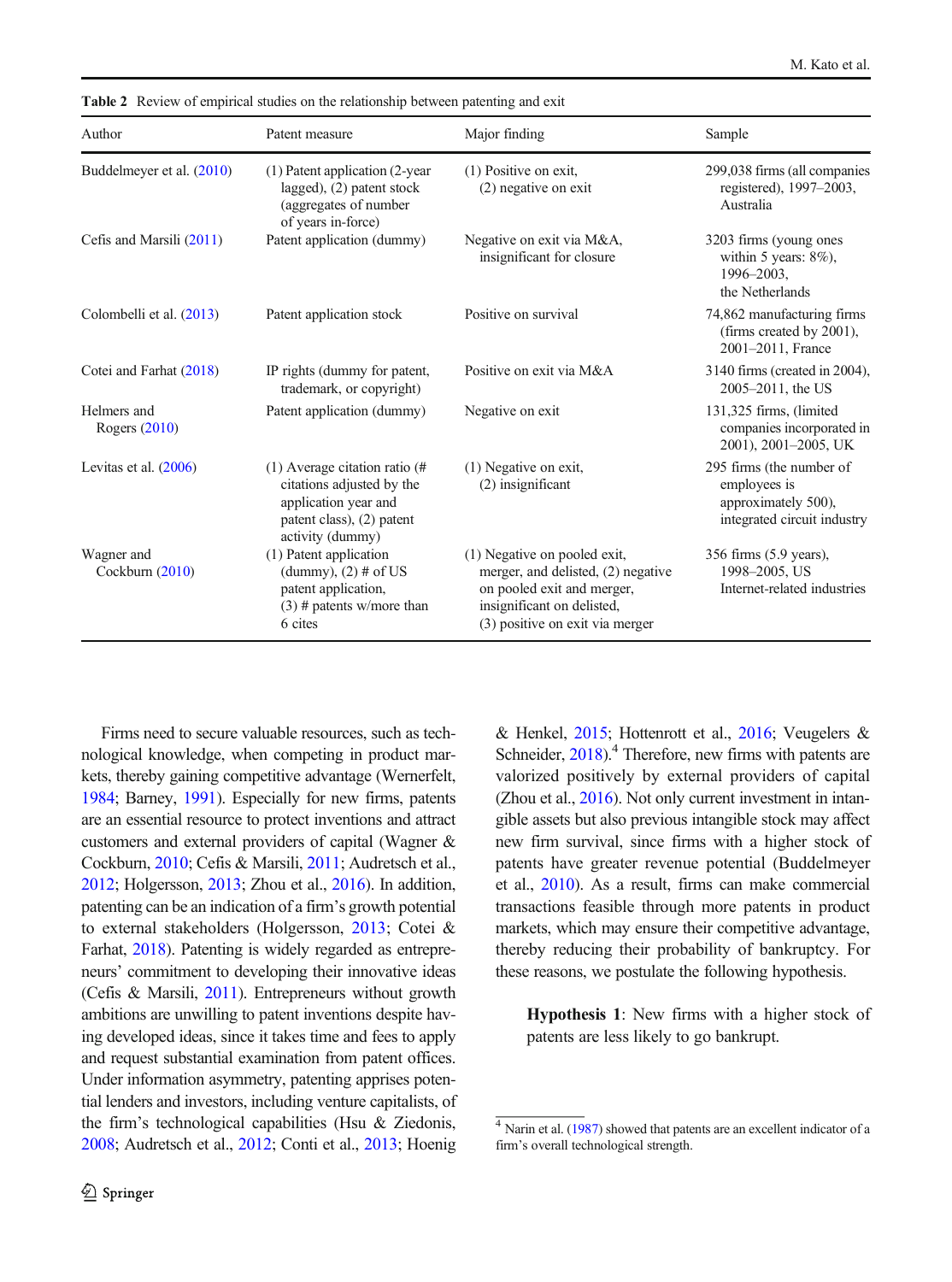While some new firms may choose to compete with existing rivals in product markets, others may intend to use their patents as a tool to negotiate with partners in markets for "ideas" (Gans & Stern, [2003\)](#page-24-0). The patents held by small technology– oriented firms are their most marketable assets, providing something tangible to offer when they sell out later (Levin et al., [1987,](#page-25-0) p. 797).<sup>5</sup> Generally, firms with patents, especially high-quality ones, become more attractive targets for M&A because of the market value of their ideas (Wagner & Cockburn, [2010\)](#page-26-0). Scholars have argued that some patentees file for patents simply to improve their chances of being acquired (Graham & Sichelman, [2008](#page-24-0)). Established firms typically pay high premiums to acquire high-potential start-ups that could result in substantial rewards for founders (Cotei & Farhat, [2018\)](#page-24-0). Meanwhile, the patent portfolio is an important aspect in the due diligence for M&A (Breitzman & Thomas, [2002](#page-23-0)). Firms' larger portfolio in terms of the number of patents puts the firms in a better bargaining position in negotiations (Blind et al., [2009;](#page-23-0) Noel & Schankerman, [2013](#page-25-0)). Therefore, we postulate the following hypothesis.

Hypothesis 2: New firms with a higher stock of patents are more likely to exit via merger.

In the markets for ideas, new patenting firms can also sell their patent rights to other organizations and thus cash out their inventions, even if they cannot find appropriate partners for merger. Voluntary liquidation can generate higher sales proceeds than a merger, if multiple acquirers can redeploy the assets into higher-valued uses than what a single acquirer can possibly achieve (Kim & Schatzberg,  $1987$ <sup>6</sup>. The probability of voluntary liquidation is higher when the expected liquidation value is higher, as well as when the expected M&A value is lower than the expected liquidation value (Balcaen et al., [2012](#page-23-0)). New firms with more patents may have an option to close their businesses with solvency by holding patents as intangible assets or selling them out, and they can expect higher liquidation value. Based on these arguments, we postulate the following hypothesis.

Hypothesis 3: New firms with a higher stock of patents are more likely to exit voluntarily.

To test the above three hypotheses, in the following sections, we present the model and data used in the empirical analyses.

## 3 Method

#### 3.1 Empirical model

We estimate the effect of patenting on the survival of new firms according to exit route. As shown in Table [1](#page-3-0), while some empirical studies have used the continuous-time model to examine the duration of firm survival according to exit route (e.g., Buehler et al., [2006](#page-23-0); Esteve-Pérez et al., [2010;](#page-24-0) Honjo & Kato, [2019](#page-25-0)), others have used the discrete-time duration model (e.g., Fontana & Nesta, [2009;](#page-24-0) Cefis & Marsili, [2011](#page-23-0), [2012;](#page-23-0) Kato & Honjo, [2015\)](#page-25-0). As the timing of survival and exit is observable only at the year level, we use the discrete-time duration model following the previous studies.

We classify exits into three routes: bankruptcy, merger, and voluntary liquidation. Let  $T_{ii}$  denote a discrete-time random variable, which represents the period when firm *i* exits via route  $j (= 1, ..., m)$ . To model the transition from survival to exit, we define a hazard function  $h_{ii}(t)$ , which represents the conditional probability of a transition to route  $i$  between periods t and  $t+1$  for surviving firm i. Using a probit model, the hazard function can be expressed as follows:

$$
h_{ij}(t) = \Pr(T_{ij} = t + 1 | T_{ij} > t) = \Phi(x_{it}, \beta_j), \quad (1)
$$

where  $\Phi(\cdot)$  is the standard normal cumulative density function,  $x_{it}$  is a vector of the covariates (some are time varying) that affect the survival and exit route of firm i, and  $\beta_i$  denotes the parameters to be estimated.

However, the propensity to patent is likely to be affected by various factors. For example, some studies

 $5$  Jensen and Webster ([2006](#page-25-0)) presented evidence that smaller firms have a higher rate of IP usage, suggesting that patenting is an important strategy for small firms.

 $6$  Serrano and Ziedonis [\(2019\)](#page-26-0) showed evidence that most patents from failed start-ups are sold quickly, and remain alive through renewal fee payment long after the closure of these start-ups.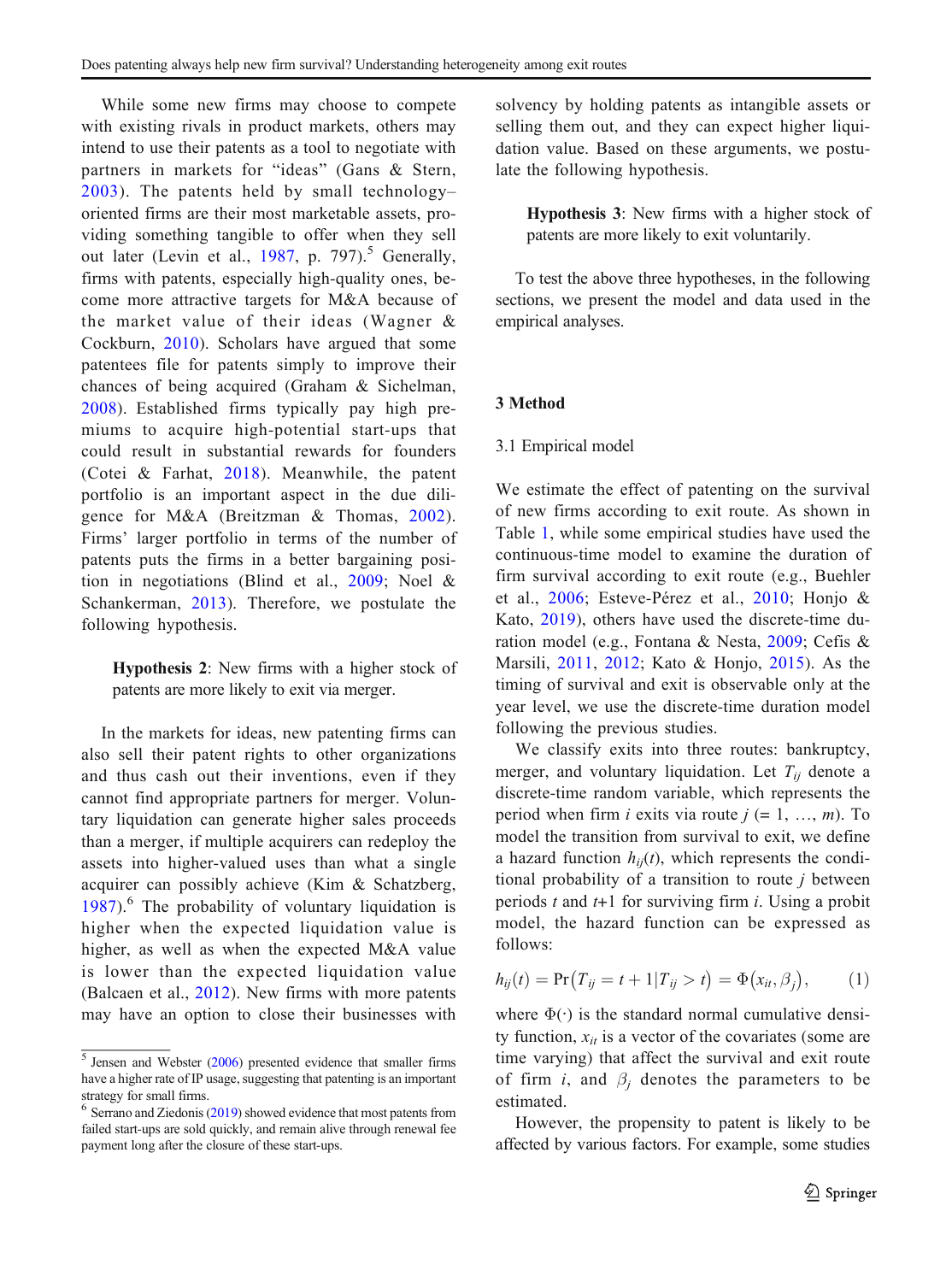provide evidence that industry-specific characteristics, such as appropriability conditions and technological opportunity, affect the propensity to patent (e.g., Brouwer & Kleinknecht, [1999;](#page-23-0) Ceccagnoli, [2009](#page-23-0); Dindaroğlu,  $2018$ ).<sup>7</sup> In addition, the propensity to patent may depend on a firm's life cycle, since knowledge is cumulative in nature. Some studies showed evidence that the propensity to patent changes according to firm age (e.g., Balconi & Fontana, [2011\)](#page-23-0). Therefore, patenting is considered as endogenous in the model. Estimating without taking into account endogeneity will lead to biased results. To deal with potential endogeneity, an instrumental variable (IV) probit model is the most desirable as an estimation model (Wooldridge, [2010](#page-26-0)). Therefore, in this study, we use an IV probit model to examine the effects of patenting on the survival of new firms according to exit route.

## 3.2 Probability of exit routes

Bankruptcy as involuntary liquidation is the situation in which firms cannot repay their debts and thus cease operations. Bankruptcy includes firms applying for court protection under Bankruptcy Law and those under the Corporate Rehabilitation Law or the Civil Rehabilitation Law. Additionally, despite the absence of a court judgment, firms are considered to be bankrupt when banks stop providing credit to service bills payable. Thus, bankruptcy includes not only legally bankrupt firms but also economically inactive ones. Undoubtedly, the occurrence of bankruptcy depends on the bankruptcy laws in the country. As pointed out by Peng et al. ([2010](#page-26-0)), in Japan, even when financially insolvent firms decide to file for bankruptcy, courts will scrutinize the case and decide whether to allow certain firms to declare themselves bankrupt which can be a lengthy process (Lee et al., [2007](#page-25-0); Peng et al., [2010](#page-26-0)). Meanwhile, it is often argued that Japanese firms with strong bank ties

are more likely to avoid bankruptcy than firms without close bank ties, since the concentration of debt and equity enables the bank to restructure the firm's liabilities without relying on the coordinating role of bankruptcy courts (Suzuki & Wright, [1985;](#page-26-0) Hoshi et al., [1991](#page-25-0)). In addition, because the exit mechanism of insolvency is generally not profitable for firms below a certain size and an insolvency procedure involves high transaction costs, debtors and creditors may prefer less formal agreements, such as voluntary liquidation (Harhoff et al., [1998](#page-24-0)). Bankruptcy is not a reasonable option for small firms in Japan, who usually opt instead for voluntary liquidation (Harada, [2007\)](#page-24-0). The variable for bankruptcy (Bankruptcy) is defined as a dummy variable indicating 1 if the firm goes bankrupt between periods  $t$  and  $t+1$ , 0 if the firm survives.

Merger describes the situation in which firms disappear by being combined with other firms. The situation of M&A markets differs between countries. Exit via M&A is generally regarded as successful. However, in Japan, successful exit strategies via M&A are much rarer than in the USA (Honjo & Nagaoka, [2018\)](#page-25-0). In practice, M&As in Japan tend to be counter-cyclical, while US M&As are procyclical (Mehrotra et al., [2011](#page-25-0)). This may be partly because M&As are often employed to rescue financially distressed firms rather than to expand businesses during economic booms. Such "rescue mergers" occur when high-performing firms acquire important suppliers or subcontractors that are in financial distress (e.g., Kang et al., [2000](#page-25-0); Kubo & Saito, [2012;](#page-25-0) Honjo & Nagaoka,  $2018$ .<sup>8</sup> The variable for exit via merger (Merger) is defined as a dummy variable indicating 1 if the firm exits via merger between periods  $t$  and  $t+1$ , 0 if the firm survives.

Voluntary liquidation describes the situation in which firms voluntarily dissolve their businesses without insolvency. Several reasons seem to exist for voluntary liquidation. While some entrepreneurs dissolve their businesses without insolvency due to poor performance, others voluntarily dissolve their businesses due to employment opportunities with high wages. Some entrepreneurs may choose to close their firms because

<sup>7</sup> The European Patent Office (EPO) does not grant patents for computer programs ("software patents") or computer-implemented business methods that make no such technical contribution (European Patent Office, [2013](#page-24-0)). In Japan, software was made eligible for patent protection in 2000, and this protection was extended to software that circulates on computer networks in 2002 (Kani & Motohashi, [2011\)](#page-25-0). There are significant differences in the propensity to patent between the manufacturing and information services (software) sectors in our sample. The mean of a stock of citation-weighted patent application counts (this is defined later) is 0.390 in the manufacturing sector, while it is 0.310 in the information services sector. The mean is different at the 5% significance level (t-test).

<sup>8</sup> Kubo and Saito [\(2012\)](#page-25-0) reported that 31 of the 111 mergers involving Japanese companies listed between 1990 and 2003 were likely rescue mergers. According to Kang et al. ([2000](#page-25-0)), rescue mergers represent instances where a bank, acting primarily as a creditor, forces a client firm to bail out another distressed firm for which the bank is also a creditor.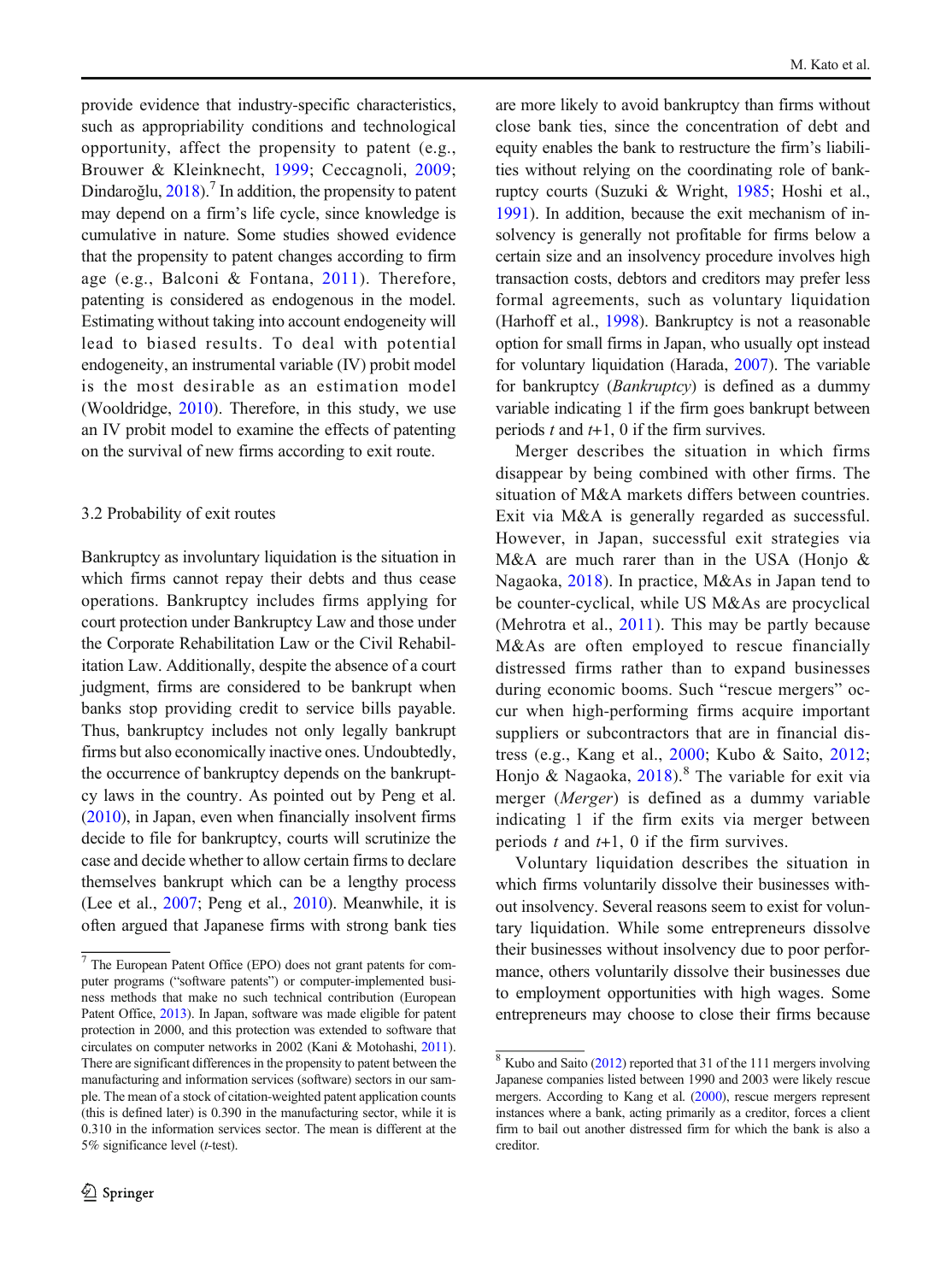they are approaching retirement age and have no successors. Japan, currently experiencing an aging population and declining birthrate, represents a unique context for voluntary liquidation. According to the Small and Medium Enterprise Agency ([2014](#page-26-0)), the number of voluntary liquidations (e.g., company dissolution and business closure) in Japan doubled from 2003 to 2013; in the same period, bankruptcies declined by approximately 30%. The most common reasons (cited by approximately half the respondents) for voluntary liquidation were managers' aging and health problems. Using data on small firms in Japan, Harada ([2007](#page-24-0)) found that only 40% of firm exits were economically driven. The variable for voluntary liquidation (Voluntary) is defined as a dummy variable indicating 1 if the firm liquidates voluntarily the business between periods  $t$  and  $t+1$ , 0 if the firm survives.

We identify the exit year of new firms based on information on the accounting year of their final financial statements.

## 3.3 Patent stock

In this study, patenting is the main independent variable determining the survival of new firms. It is well known that the distribution of patent values is highly skewed toward the low end (Trajtenberg, [1990](#page-26-0)). Patent citations correspond to the number of times a patent has been cited in more recent patent applications, and thus are a proxy for the importance of a patent (Markman et al., [2004](#page-25-0)). A firm with a large number of cited patents is likely to possess technology that is central to developments in its industry, and such a firm exhibits the ability to produce innovative technologies that have had a strong influence on later developments in its industry (Breitzman & Thomas, [2002](#page-23-0)). In practice, Narin et al. ([1987](#page-25-0)) provide evidence on a positive relationship between highly cited patents and increased sales and profits in the pharmaceutical industry. Therefore, patent citations may represent firms' capabilities associated with survival and exit. In addition, highly cited patents may be highly evaluated in the markets for ideas. In practice, the value of patents is investigated in the due diligence of M&A (Breitzman & Thomas, [2002\)](#page-23-0). Firms with highly cited patents are a more attractive target for merger. Even if firms with highly cited patents do not find a suitable partner for merger, they can sell their patents at a high price in the markets for ideas. These firms may receive a large amount of cash in the markets for ideas, which may promote voluntary liquidation (Balcaen et al., [2012](#page-23-0)).

Following Hall et al. [\(2001\)](#page-24-0), we capture the value of patents by considering the number of forward citations. We measure an index for citation-weighted patent application counts (*Patcite<sub>it</sub>*) for firm i in period t as follows:

$$
Paticite_{it} = \sum_{k} \left( 1 + \frac{Cite_{kt}}{Acite_{lt}} \right),\tag{2}
$$

where  $k$  represents firm  $i$ 's patent applications, and  $Cite_{kt}$  is the number of citations that patent application  $k$  received divided by the average citation count for a group of patents to which the patent application of interest k belongs (A  $cite<sub>th</sub>$ ), that is, technological area l in application year  $t$ .<sup>9</sup> The index for a citation-weighted patent count is measured by adding 1 to the number of citations divided by the average citation, then the citation-weighted patent application count is aggregated at the firm level for each application year.

As already discussed, not only current investment in intangible assets but also previous intangible stock may affect new firm survival, since firms with a higher stock of patents have greater revenue potential (Buddelmeyer et al., [2010](#page-23-0)). In addition, firms' larger portfolio in terms of the number of patents puts the firms in a better bargaining position in negotiations (Blind et al., [2009;](#page-23-0) Noel & Schankerman, [2013](#page-25-0)), and they can sell more patent rights and thus get a larger amount of cash. For these reasons, patenting should be measured as a stock rather than as a flow. Following previous studies (e.g., Griliches & Mairesse, [1984](#page-24-0); Hall, [1993;](#page-24-0) Hottenrott et al., [2016\)](#page-25-0), we compute firm i's stock of citation-weighted patent application counts ( $Patst_{it}$ ) in period t using a constant depreciation rate ( $\delta$ ) of 15% per year as:

$$
Patst_{it} = (1-\delta)Patst_{it-1} + Paticite_{it}.
$$
\n(3)

The *ex post* value of patents can be captured with the citation-weighted patent counts (Hall et al., [2005\)](#page-24-0). We first measure the stock of citation-weighted patent application counts  $(Patst_{it})$  including both granted and non-granted patents. However, patentability requires novelty (and inventive steps) and utility (Nagaoka et al., [2010](#page-25-0)). In practice, about 50% of patent

<sup>&</sup>lt;sup>9</sup> In this paper, technological area is defined using international patent classification (IPC) classes.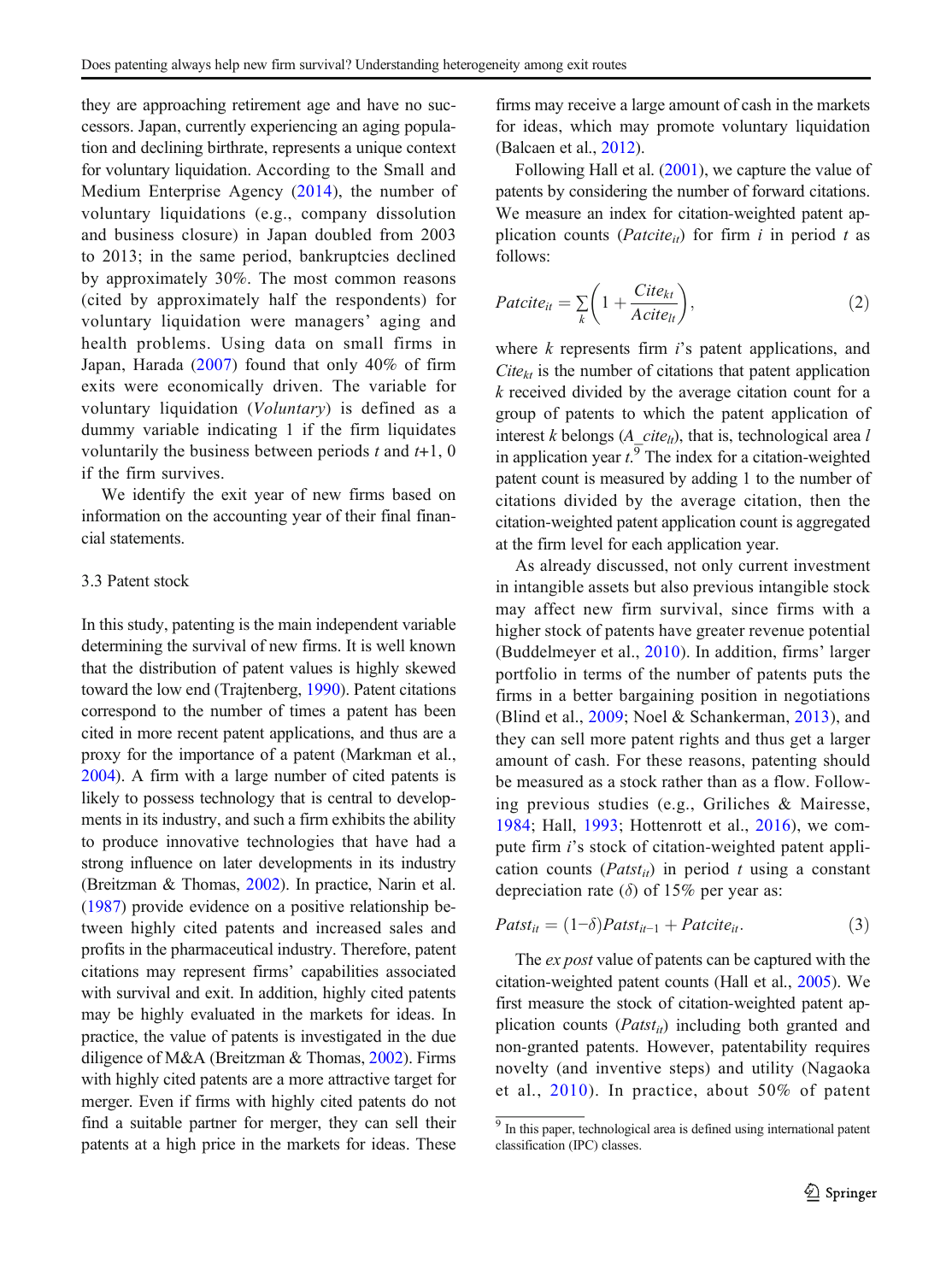applications in Japan were not granted during the observation period (2016 JPO Annual Statistics Report).<sup>10</sup> While patent applications have been widely used as a measure of patenting activity (Hsu & Ziedonis, [2013](#page-25-0); Hoenen et al., [2014](#page-24-0); Hall, [2019](#page-24-0)), the value of granted patents seems to differ from that of non-granted patents (Kline et al., [2019](#page-25-0)). In addition, firms can trade patent rights in the markets for ideas only when patents are granted. It is worthwhile identifying the value-added effects of granted patents as an intangible asset. To take into account the ex ante value of patents in terms of novelty, usefulness, and non-obviousness, we measure the stock of citation-weighted patents granted by the patent authority (*Patst\_gr<sub>it</sub>*) measured at the time of patent application.

## 3.4 Instrumental variables

In this study, patenting is considered as endogenous in the IV probit model, and some variables are used as instrumental variables. Specifically, appropriability and technological opportunity at the industry level are used as instrumental variables in this study. It has been recognized that firms have incentives to invest in R&D when they can appropriate returns from innovating (Arrow, [1962](#page-23-0); Levin et al., [1987\)](#page-25-0). In practice, the rate of patenting tends to increase under strong appropriability conditions (Dindaroğlu, [2018](#page-24-0)). While industries differ widely in the extent to which patents are effective (Cohen, [2010\)](#page-23-0), interindustry differences in innovation activities tend to be persistent (Cefis & Orsenigo, [2001](#page-23-0)). The appropriability measure has been used as a variable instrumented for patent propensity in previous studies (e.g., Ceccagnoli, [2009\)](#page-23-0). In addition, firms are more likely to have incentives to innovate when technological opportunity is high (e.g., Nelson &

Wolff, [1997\)](#page-25-0). In practice, Brouwer and Kleinknecht [\(1999\)](#page-23-0) showed evidence that sectors with high technological opportunity tend to have a higher propensity to patent than sectors with low technological opportunity. Meanwhile, there should be heterogeneity in firm performance within industries. While firm performance (e.g., survival and exit) is contingent on the firm's strategy (e.g., patenting), the strategy depends on industry conditions, including appropriability and technological opportunity. For these reasons, industry appropriability and technological opportunity are likely correlated with the decision of patenting, while it can be assumed that they are uncorrelated with the error term of the equation for exit routes.

Following Levin et al. [\(1984,](#page-25-0) [1987\)](#page-25-0), appropriability (Appro) is defined as the extent to which the innovative outcomes can be appropriated by the innovators themselves, while technological opportunity denotes the availability of useful information for innovation. The variable for appropriability is calculated based on the survey's scores regarding the effectiveness of nine methods of appropriation (e.g., patents to prevent duplication or to secure royalties, secrecy, lead time). The variable for technological opportunity (Tech) is calculated based on the survey's scores regarding the importance of external sources of knowledge for an industry's technological advance (e.g., suppliers, customers, competitors, government agencies and research labs). We constructed these variables in the same way as previous studies based on Japanese data (e.g., Goto & Nagata, [1997](#page-24-0); Okamuro et al., [2011\)](#page-25-0).

#### 3.5 Control variables

Several control variables are included in the model. First, a dummy variable for the founders' patent applications before founding (Pre\_pat), which represents technological experience, is included as a control variable in the model since firms managed by founders with higher levels of human capital are more likely to exhibit superior performance (Kato et al., [2015](#page-25-0)). Additionally, founders with more technological experience may have more information on potential market demand and opportunities than those with less (Gruber et al., [2013\)](#page-24-0). Furthermore, we controlled for the effect of firm size (Size), defined as the number of employees in the first year of observation, on new firm survival because the probability of survival is found to increase with firm size (Audretsch, [1991](#page-23-0); Audretsch & Mahmood, [1991](#page-23-0), [1995;](#page-23-0)

 $\frac{10}{10}$  As of 2003, the rate of granted patents among total patent applications to the JPO was 49.9%, while it was 59.9% for the European Patent Office and 64% for the US Patent and Trademark Office (USPTO, [2004\)](#page-26-0). Many patents applied for to the JPO have not been granted. According to Nagaoka [\(2009\)](#page-25-0), one reason for the low grant rate may be that the JPO has applied stricter standards for patent quality since 2000, particularly regarding inventive steps. To grant patents in Japan, applicants need to request examination within 3 years from the filing date by the applicant or a third party, while there is no such a system in the USA. Another reason for the low grant rate in Japan might be because procedural costs are quite low at the time of patent application (van Pottelsberghe de la Potterie & François, [2009](#page-26-0)), but applicants are required to pay more than ten times those fees (168,000 yen) to request an examination, according to the JPO official webpage, in contrast to the application fees (15,000 yen) as of 2004.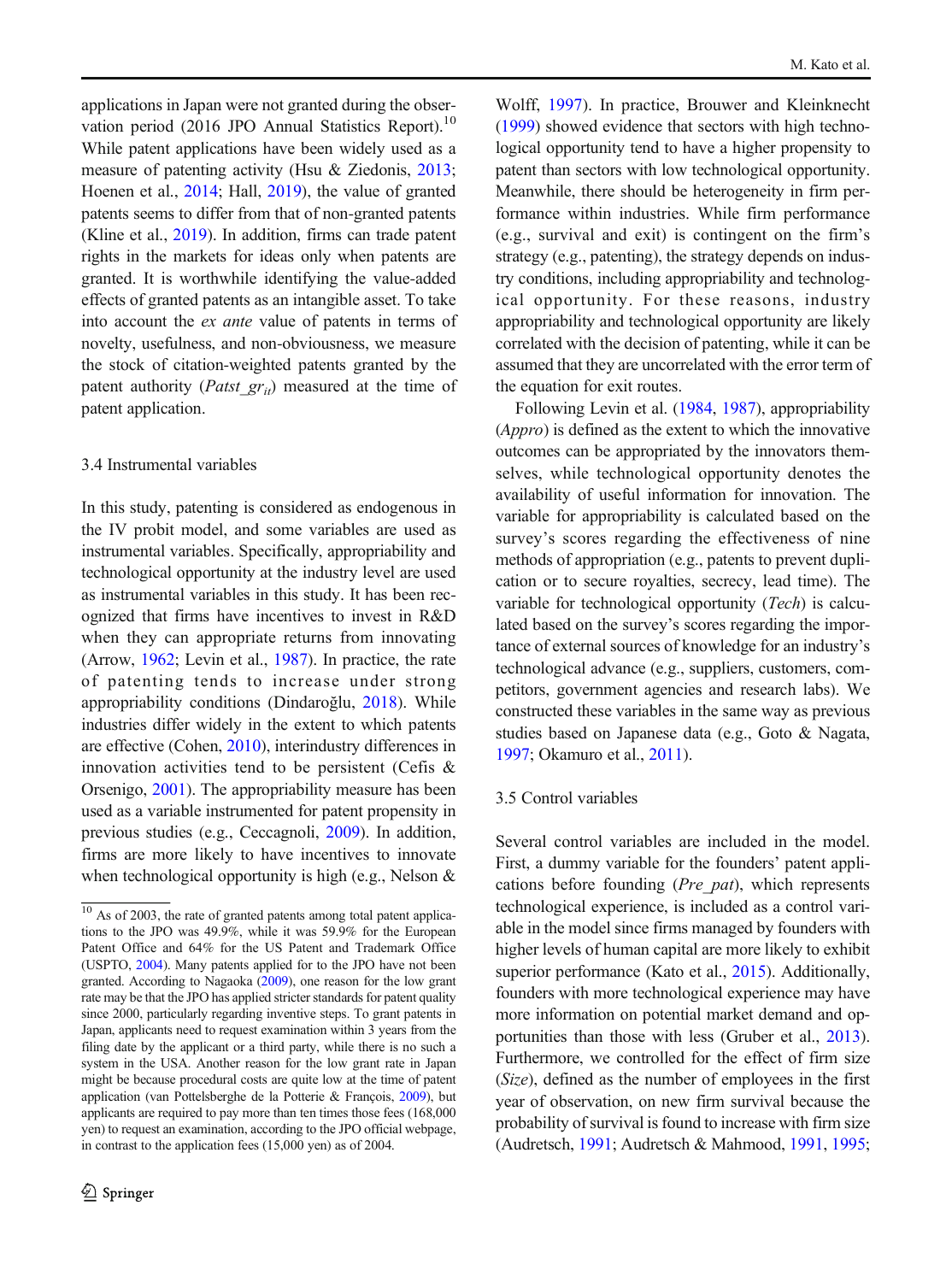Geroski, [1995;](#page-24-0) Cefis & Marsili, [2011](#page-23-0), [2012\)](#page-23-0). Additionally, we include a variable for firm age  $(Age-firm)$ , defined as the number of years from a firm's foundation. As indicated by previous studies, survival and exit depend heavily on firm age (Evans, [1987;](#page-24-0) Geroski, [1995](#page-24-0); Fontana & Nesta, [2009;](#page-24-0) Cefis & Marsili, [2011](#page-23-0), [2012](#page-23-0)); specifically, firms with a longer history are more likely to survive than newer firms because of learning effects and cumulative knowledge.

Regarding founder-specific characteristics, the founder's age (Age\_founder) is included to control for differences in opportunity costs and risk propensity among founders (Levesque & Minniti, [2006;](#page-25-0) De Jong & Marsili, [2015\)](#page-24-0). Following previous studies, founders' educational backgrounds are considered as a determinant of firm survival (Bates, [1990](#page-23-0); Cooper et al., [1994](#page-24-0); Kato & Honjo, [2015](#page-25-0)); thus, dummies for founders' educational backgrounds ( $Edu$  and  $Edu$  X) are included in the model. Moreover, cohort dummies (eight cohorts for the different years of entry) are included. Table 3 presents the definitions of the variables.

## 4 Data

## 4.1 Data sources

The data set comes from COSMOS2, compiled by Teikoku Databank Ltd. (TDB), a major credit reporting company in Japan. COSMOS2 mainly collects information on incorporated firms, such as joint-stock companies, rather than sole proprietorships and partnerships. It provides basic information on founder- and firm-level characteristics, such as founders' educational background and dates of birth, number of employees, and industry codes. $^{11}$  It also provides information on whether a firm exits and its exit route.

The data set consists of 5270 joint-stock companies with fewer than 50 employees at the first year of observation in the manufacturing (3246 firms) and information services (software) sectors (2024 firms), founded

| <b>Table 3</b> Definitions and summary statistics of variables |
|----------------------------------------------------------------|
|                                                                |

| Variable                | Definition                                                                                                                      |
|-------------------------|---------------------------------------------------------------------------------------------------------------------------------|
| (Dependent variable)    |                                                                                                                                 |
| Bankruptcy              | Dummy variable: 1 if the firm goes bankrupt<br>between periods $t$ and $t+1$ , 0 if the firm survives.                          |
| Merger                  | Dummy variable: 1 if the firm exits via merger<br>between periods $t$ and $t+1$ , 0 if the firm survives.                       |
| Voluntary               | Dummy variable: 1 if the firm voluntarily<br>liquidates the business between periods $t$ and<br>$t+1$ , 0 if the firm survives. |
| (Endogenous variable)   |                                                                                                                                 |
| Patst                   | A stock of citation-weighted patents applied by the<br>firm in period $t$ .                                                     |
| Patst gr                | A stock of citation-weighted patents granted by the<br>patent authority among patents applied by the<br>firm in period $t$ .    |
| (Control variable)      |                                                                                                                                 |
| Pre pat                 | Dummy variable: 1 if the founder has experience<br>of patent applications, 0 otherwise.                                         |
| Size                    | Logarithm of the number of employees in the first<br>year of observation.                                                       |
| Age firm                | Number of years after the foundation for the firm<br>in period $t$ .                                                            |
| Age founder             | Founders' age at founding.                                                                                                      |
| Edu univ                | Dummy variable: 1 if the founder had a university<br>education before founding, 0 otherwise.                                    |
| Edu X                   | Dummy variable: 1 if the educational background<br>of the founder is unknown, 0 otherwise.                                      |
| (Instrumental variable) |                                                                                                                                 |
| Appro                   | Industry's degree of appropriability of innovation<br>outcomes.                                                                 |
| Tech                    | Industry's degree of technological opportunities.                                                                               |

between 2003 and 2010 and includes information on the survival and exit of firms from their foundation years to  $2013$ <sup>12</sup> Some firms are regarded as censored before 2013 during the observation period, since TDB cannot track the firms' information anymore (e.g., relocation for unknown reasons).<sup>13</sup> In this study, we focus on jointstock companies by excluding sole proprietorships and partnerships from the sample. Furthermore, this study targets new firms in the manufacturing and information

 $\frac{11}{11}$  As another data source, the *Establishment and Enterprise Census* reports data such as the number of entries and exits at the establishment level for individual industries or regions. However, it is difficult to obtain data for individual firms from this data source and, generally, we could not use the source to identify which establishments (or firms) have become active or extinct. Additionally, reliance on the source is accompanied by the possibility that relocations of establishments to other regions might be recorded as exits even if the establishments remain in the market.

 $12$  Table [8](#page-20-0) in the Appendix shows the industry distribution in the sample used in this study.

<sup>&</sup>lt;sup>13</sup> As a robustness check, we estimated the model by excluding from the sample firms that are censored during the observation period. However, the results do not change significantly.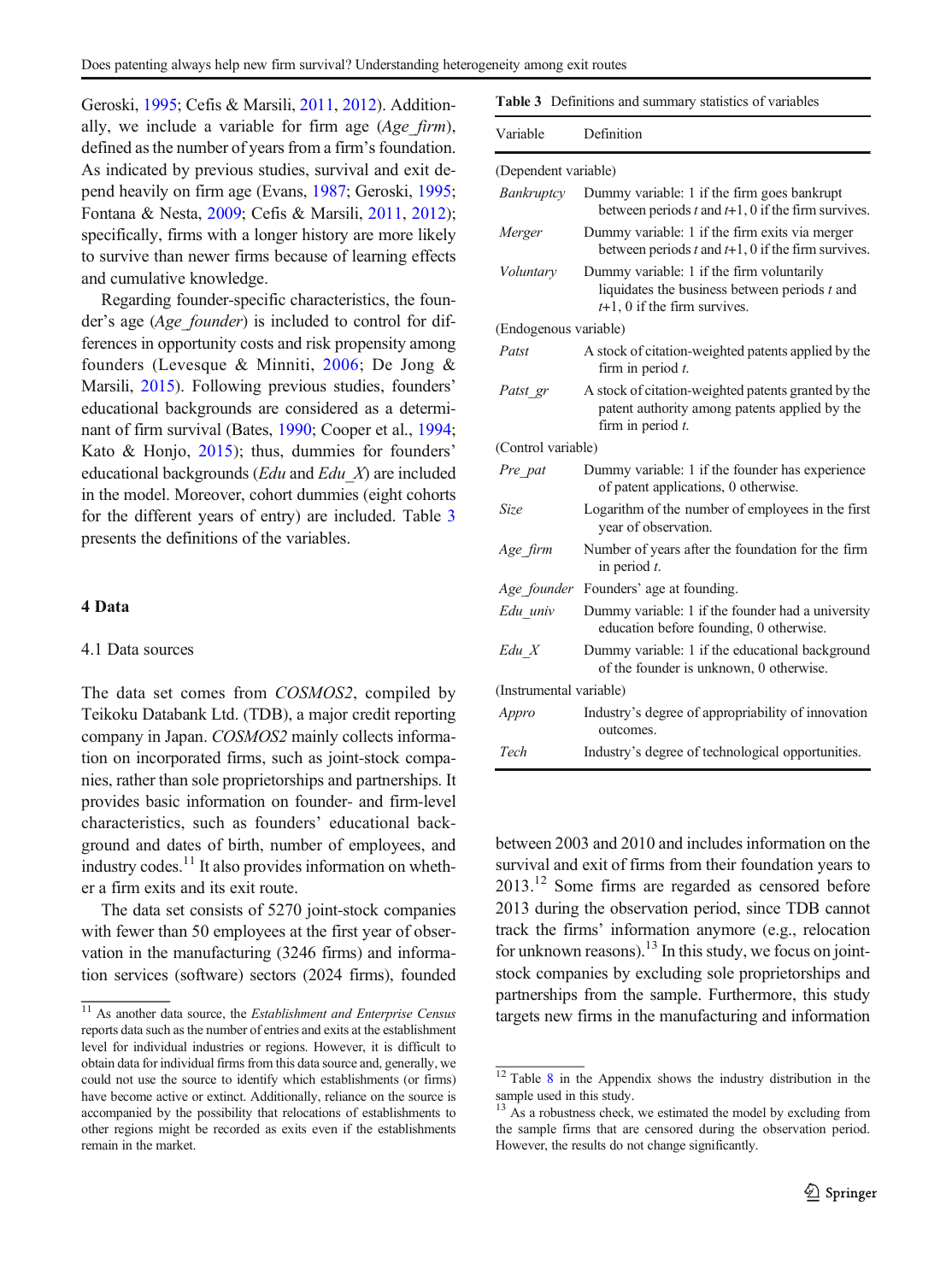services sectors because of their high R&D intensity and patent propensity.

To match the above data set with a patent database, we employ the *IIP Patent Database* compiled by the Institute of Intellectual Property (IIP), Japan Patent Office (JPO). This database covers all patent applications to the JPO since  $1964$ .<sup>14</sup> Using this database, we identify patent applications by firms based on their names and addresses.

Data on industry-specific characteristics used as instrumental variables, such as the appropriability of innovation output and technological opportunities, are obtained from the Report on the National Innovation Survey 2003, compiled by the National Institute of Science and Technology Policy (NISTEP) of the Ministry of Education, Culture, Sports, Science and Technology (MEXT).

#### 4.2 Descriptive statistics

Table [4](#page-12-0) shows the life table for survival according to exit route by the year of foundation. The sample included eight cohorts from 2003 to 2010. Among them, there are approximately 500 firms founded between 2003 and 2005. The number of newly founded firms for each cohort increased from 2006 when a regulation for minimum capital requirement was abolished in Japan (Honjo & Kato, [2019\)](#page-25-0).<sup>15</sup> Many firms survived during the observation period and they were censored at the end of 2013. Among the 5270 firms in the sample, 624 (about 12%) had exited by 2013. The largest number of exits was voluntary liquidation (229) followed by bankruptcy (217) and merger (178). The exit rate in the sample seems much lower than found in previous studies (e.g., Dunne et al., [1988](#page-24-0); Audretsch, [1995](#page-23-0); Bartelsman et al., [2005](#page-23-0)). This is because we focus on joint-stock companies by excluding sole proprietorships and partnerships from the sample.

Figure [1](#page-13-0) describes the pattern of exits for each route during the observation period, according to year and firm age. The exit rate is defined as the number of exits over the number of firms at risk (shown as a percentage). In the upper figure, for example, the exit rate via merger is 0.4% in 2003 and zero for the other exit routes in the same year. As shown, the exit rates in all forms increase during the observation period.<sup>16</sup> Similarly, the exit rates in all forms increase according to firm age, while those of voluntary liquidation peaked at the third year and then declined over time. While many studies have provided evidence that the probability of exit decreases with firm age, recent studies have indicated that age dependence is eliminated after controlling for firm quality, such as pre-entry performance and firm size (Thompson, [2005;](#page-26-0) Coad, [2018\)](#page-23-0). Moreover, Fig. [1](#page-13-0) seems consistent with the finding of Esteve-Pérez and Mañez-Castillejo [\(2008\)](#page-24-0) who reported that the hazard rate increases as firms age up to 20 years, then declines up to 35 years, to finally increase again. In Japan, the bankruptcy rate is relatively low in the early years after foundation, partly because, as discussed in Section 2, bankruptcy takes a long time to complete.

Table [5](#page-14-0) shows the summary statistics and correlation matrix of variables. The mean of a stock of citationweighted patent application counts (Patst) is 0.358. The means of a stock of citation-weighted granted patent counts (*Patst\_gr*) is 0.148, indicating that 41% of patent applications are granted for new firms in the sample. The value of *Patst* is more than zero in 2200 among 31,400 observations (7%), although that is not shown in this table. Similarly, the value of *Patst gr* is more than zero in 1031 observations (3.3%). As for founders' previous patent applications (Pre\_pat), 318 founders (6%) in the sample had experience in patent applications before founding their firms. Furthermore, the average number of employees in the sample firms are approximately nine. The average age of founders at the time of founding is approximately 47 years.

The correlation matrix of variables shows that Patst and Patst gr are not significantly correlated to exit routes. Pre pat is positively and significantly correlated to Merger and Voluntary. It is also positively correlated to *Patst* and *Patst gr*, indicating that founders' patenting experience affects the firms' patent propensity. Size is positively and significantly correlated to Bankruptcy and Merger, while it is positively associated with Patst and Patst gr. Age firm is positively correlated to Bankruptcy and Merger, while it is positively associated with Patst and *Patst gr.* These observations suggest that exit

 $14$  For more details on this database, see Goto and Motohashi [\(2007\)](#page-24-0).<br><sup>15</sup> Under this amendment of the *Commercial Act*, enacted in April 1990, when a joint-stock company was newly founded in Japan, paidin capital of at least 10 million yen was required at founding. This regulation was removed by the introduction of the new Companies Act in May 2006, which superseded the Commercial Act.

<sup>&</sup>lt;sup>16</sup> To control for macroeconomic conditions, we estimated the model by inserting year dummies. These variables did not affect significantly all forms of exit. Therefore, we do not report the results using year dummies.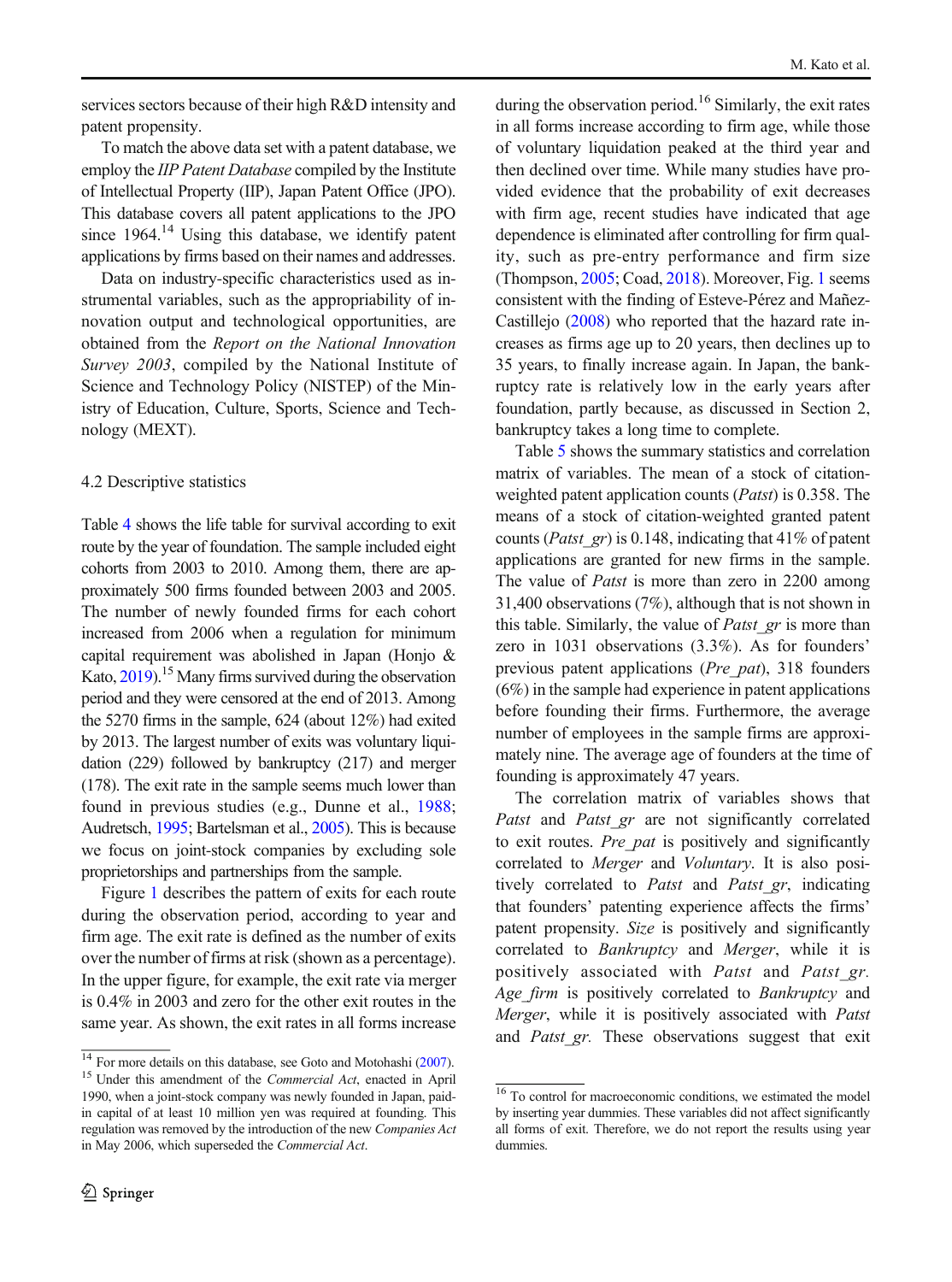<span id="page-12-0"></span>

|           | 2003 |   |              |         | 2004 |   |             |        | 2005           |                 |              |                    | 2006   |   |              |             | 2007 |   |              |                | 2008       |                 |             |                    |   | 2009                    |             |        |   | 2010     |        |             |                 |
|-----------|------|---|--------------|---------|------|---|-------------|--------|----------------|-----------------|--------------|--------------------|--------|---|--------------|-------------|------|---|--------------|----------------|------------|-----------------|-------------|--------------------|---|-------------------------|-------------|--------|---|----------|--------|-------------|-----------------|
|           |      |   | Exit events  |         |      |   | Exit events |        |                |                 | Exit events  |                    |        |   | Exit events  |             |      |   | Exit events  |                |            |                 | Exit events |                    |   |                         | Exit events |        |   |          |        | Exit events |                 |
| Interval  | 2    | B | $\mathbb{Z}$ |         | ≳    | B | Z           | $\geq$ | ≳              | B               | $\cancel{z}$ | $\geq$             | $\geq$ | B | $\cancel{z}$ | $\geq$      | z    | B | $\mathbb{Z}$ | $\geq$         | ≍          | B               | $\mathbb Z$ | $\geq$             | 2 | B                       | Þ           | $\geq$ | 2 |          | Þ<br>B |             |                 |
| 2003-2004 | 482  |   |              |         |      |   |             |        |                |                 |              |                    |        |   |              |             |      |   |              |                |            |                 |             |                    |   |                         |             |        |   |          |        |             |                 |
| 2004-2005 | 480  |   |              |         | 90   |   |             |        |                |                 |              |                    |        |   |              |             |      |   |              |                |            |                 |             |                    |   |                         |             |        |   |          |        |             |                 |
| 2005-2006 | 471  |   |              |         | 489  |   |             |        | 538            |                 |              |                    |        |   |              |             |      |   |              |                |            |                 |             |                    |   |                         |             |        |   |          |        |             |                 |
| 2006-2007 | 458  |   |              | ∞       | 485  |   |             |        | 537            |                 |              | $\scriptstyle\sim$ | 866    |   |              |             |      |   |              |                |            |                 |             |                    |   |                         |             |        |   |          |        |             |                 |
| 2007-2008 | 439  |   |              | ∝       | 471  |   |             |        | 528            | ∝               | $\supseteq$  |                    | 865    |   |              |             | 859  |   |              |                |            |                 |             |                    |   |                         |             |        |   |          |        |             |                 |
| 2008-2009 | 412  |   |              |         | 453  |   |             |        | 503            |                 |              | ∝                  | 854    |   |              | ∞           | 857  | 4 |              |                | 937        | $\circ$         |             |                    |   |                         |             |        |   |          |        |             |                 |
| 2009-2010 | 387  |   |              |         | 432  |   |             |        | 479            |                 |              |                    | 833    | ≎ |              | ∞           | 842  | c |              | Φ              | 937        | $\mathbf{\sim}$ |             | $\scriptstyle\sim$ |   | 772                     |             | $\sim$ |   |          |        |             |                 |
| 2010-2011 | 373  |   |              |         | 413  |   |             |        | 468            | $\overline{10}$ |              |                    | 808    |   |              | ᢦ           | 816  | ∘ |              | $\overline{c}$ | 925        | 4               |             | t                  |   | $\mathrel{\sim}$<br>765 |             | ∞      |   | 326      |        |             |                 |
| 2011-2012 | 360  |   |              |         | 404  |   |             |        | 451            | 4               |              | $\scriptstyle\sim$ | 777    | ᡋ |              | $\mathbf 2$ | 790  |   |              | 5              | <b>901</b> | 3               |             | 4                  |   | ∞<br>747                |             | ۰      |   | 315      |        | σ           |                 |
| 2012-2013 | 355  |   | 4            | $\circ$ | 392  |   |             |        | $\overline{4}$ | $\sim$          | 5            |                    | 753    | Γ | 4            | 5           | 767  | 4 | 4            | Γ              | 885        | 4               | 3           | Γ                  |   | $\circ$<br>715          | 4           | 5      |   | 5<br>297 |        |             | $\overline{13}$ |

Table 4 Life table for survival according to exit route by the year of foundation Table 4 Life table for survival according to exit route by the year of foundation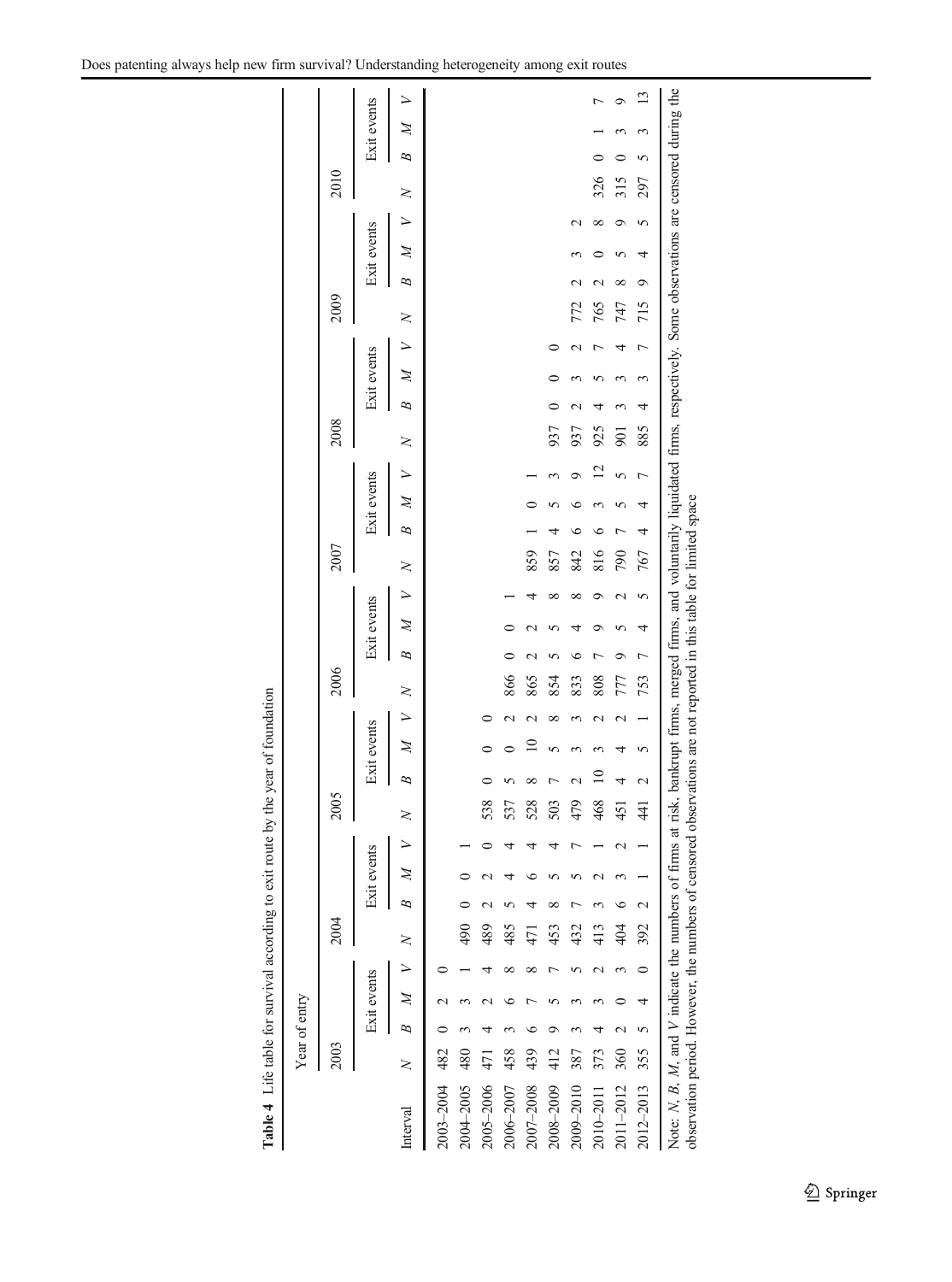<span id="page-13-0"></span>



probabilities via bankruptcy and merger increase with firm size and age, and firms' propensity to patent tends to increase with size and age. As for founderspecific characteristics, Age founder is positively associated with all forms of exit and patent variables (Patst and Patst gr). Edu is positively correlated to Voluntary and patenting variables. These observations suggest that we should take into account the endogeneity of patent variables in our model, since patenting is likely to be affected by a number of factors, such as founders' patenting experience, firm size, and firm age. Appro and Tech used as instrumental variables are positively correlated to patent variables (Patst and Patst gr), and the correlation coefficients are strongly significant at the 1%

significance level. In contrast, these variables are not significantly correlated to all forms of exit. This indicates that the instrumental variables satisfy the conditions that they are not correlated to the exit decisions of firms as the dependent variables.

## 5 Results

# 5.1 Estimation results

Using the IV probit model, we estimated the effects of patenting on new firm survival according to exit route. The estimation results are shown in Table [6,](#page-16-0) when the stock of citation-weighted patent application counts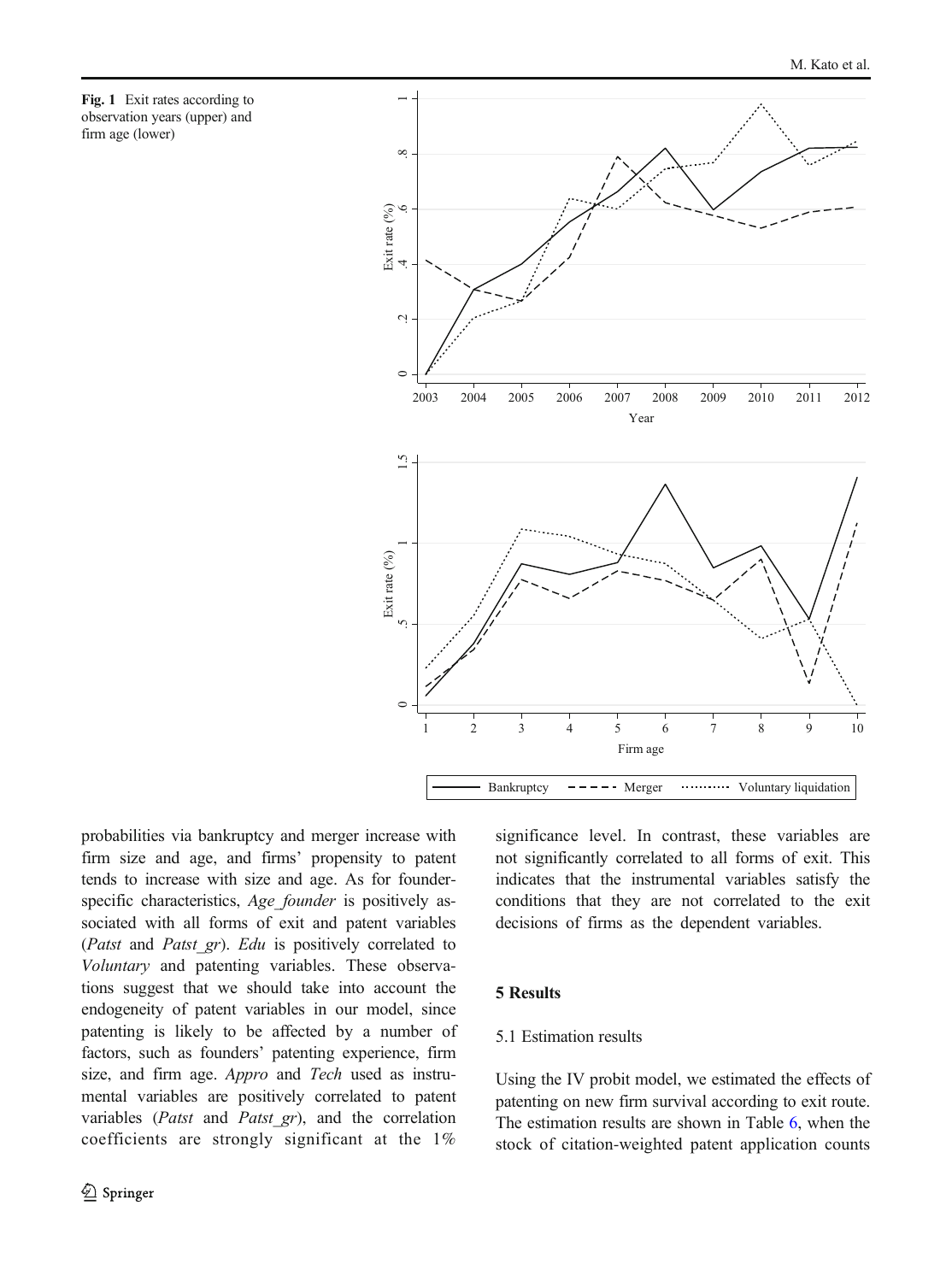<span id="page-14-0"></span>

| Table 5 Summary statistics and correlation matrix of variables                                                          |        |                   |            |               |               |               |               |                   |             |               |                          |               |                   |            |      |
|-------------------------------------------------------------------------------------------------------------------------|--------|-------------------|------------|---------------|---------------|---------------|---------------|-------------------|-------------|---------------|--------------------------|---------------|-------------------|------------|------|
| Variable                                                                                                                |        | Mean Std.Dev. (1) |            | $\widehat{c}$ | $\widehat{c}$ | $\widehat{E}$ | $\widehat{c}$ | $\widehat{\circ}$ | $\odot$     | $\circledast$ | $\widehat{\mathfrak{S}}$ | $\widehat{c}$ | $\left(11\right)$ | (12)       | (13) |
| (1) Bankruptcy                                                                                                          |        | 0.083             |            |               |               |               |               |                   |             |               |                          |               |                   |            |      |
| (2) Merger                                                                                                              | 0.006  | 0.075             | $-0.006$   |               |               |               |               |                   |             |               |                          |               |                   |            |      |
| $(3)$ Voluntary                                                                                                         | 0.007  | 0.085             | $-0.007$   | $-0.007$      |               |               |               |                   |             |               |                          |               |                   |            |      |
| $(4)$ Patst                                                                                                             | 0.358  | 2.906             | 0.005      | $-0.005$      | $-0.003$      |               |               |                   |             |               |                          |               |                   |            |      |
| $(5)$ Patst $gr$                                                                                                        | 0.148  | 1.550             | $-0.005$   | $-0.003$      | $-0.005$      | $0.867***$    |               |                   |             |               |                          |               |                   |            |      |
| $(6) Pre$ pat                                                                                                           | 0.061  | 0.239             | $-0.007$   | $0.011*$      | $0.014***$    | $0.106***$    | $0.080**$     |                   |             |               |                          |               |                   |            |      |
| $(7)$ Size                                                                                                              | 1.792  | 1.037             | $0.018**$  | $0.056***$    | $-0.007$      | $0.039**$     | $0.023**$     | $0.020**$         |             |               |                          |               |                   |            |      |
| $(8)$ Age firm                                                                                                          | 3.837  | 2.237             | $0.035***$ | $0.023**$     | 0.009         | $0.073***$    | $0.060**$     | 0.007             | $0.087***$  |               |                          |               |                   |            |      |
| (9) Age_founder                                                                                                         | 47.072 | 11.417            | $0.011*$   | $0.014***$    | $0.016**$     | $0.043**$     | $0.036***$    | $0.155***$        | $0.141**$   | $-0.012**$    |                          |               |                   |            |      |
| $(10)$ Edu                                                                                                              | 0.414  | 0.493             | $-0.002$   | $0.022**$     | 0.008         | $0.041**$     | $0.030**$     | $0.056***$        | $0.044***$  | $0.056***$    | $-0.044**$               |               |                   |            |      |
| $(11)$ Edu $x$                                                                                                          | 0.449  | 0.497             | $-0.010*$  | $-0.009$      | 0.007         | $-0.032**$    | $-0.027**$    | $-0.029**$        | $-0.052***$ | $-0.051**$    | $0.065***$               | $-0.760**$    |                   |            |      |
| $(12)$ Appro                                                                                                            | 1.306  | 0.186             | 0.001      | 0.006         | $-0.001$      | $0.052**$     | $0.039***$    | $0.124**$         | $0.027***$  | 0.001         | $0.134***$               | $-0.009$      | $-0.013***$       |            |      |
| $(13)$ Tech                                                                                                             | 0.949  | 0.127             | $-0.004$   | 0.009         | 0.006         | $0.022**$     | $0.012***$    | $-0.003$          | $-0.061**$  | $0.045**$     | $-0.284**$               | $0.183**$     | $-0.156**$        | $-0.085**$ |      |
| Note: Number of observations is 31,400. <sup>**</sup> and * indicate significance at the 1% and 5% levels, respectively |        |                   |            |               |               |               |               |                   |             |               |                          |               |                   |            |      |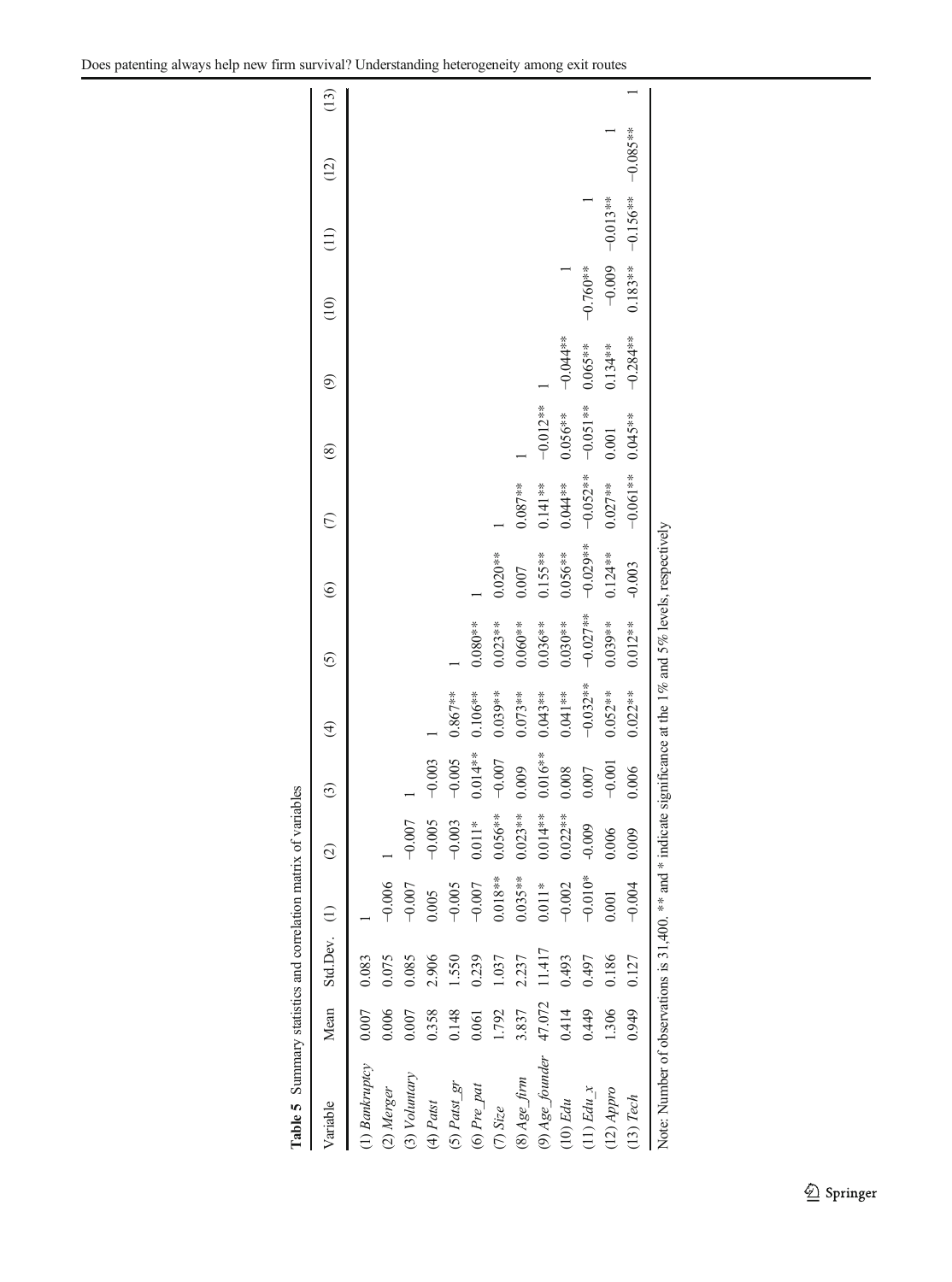(Patst) is used as the variable for patenting. The estimation results using the stock of citation-weighted granted patent counts (*Patst gr*) are shown in Table [7](#page-17-0). For both the tables, the results for the determinant of exit routes are shown in columns (i), (iii), and (v), while those from the first-stage regressions determining patenting are presented in columns (ii), (iv), and (vi). As seen in the bottom panels of Tables [6](#page-16-0) and [7,](#page-17-0) the Wald tests of exogeneity of the instrumented variables indicate that the null hypothesis of no endogeneity, except for the case of voluntary liquidation as a route to exit in Table [6,](#page-16-0) is rejected. This means that the IV probit model should be used instead of a regular probit model.

As for the determinants of patenting in the first stage regression in Table [6](#page-16-0), both Appro and Tech as (additional) instrumental variables have positive and significant effects on *Patst*.<sup>17</sup> Pre\_pat has positive effects on Patst, indicating that firms whose founders have patenting experience are more likely to have a higher patent application stock.<sup>18</sup> Age firm has positive and significant effects on *Patst*, indicating that the propensity to patent tends to rise with firm age. Edu has positive and significant effects on Patst, indicating that firms managed by founders with higher educational backgrounds are more likely to have a higher patent application stock. Turning to Table [7,](#page-17-0) the results of the first stage regressions are generally consistent with those of Table [6](#page-16-0), while the coefficients and significance levels for founder-specific variables changed slightly.

Next, we discuss the effects of patenting on exit routes. With respect to *Bankruptcy*, column (i) of Table [6](#page-16-0) shows the effect of the stock of citation-weighted patent applications (Patst) is negative and statistically significant at the 1% significance level, indicating that firms with a higher stock of patent applications are less likely to go bankrupt. Similarly, the effect of the stock of citationweighted granted patents (*Patst gr*) on *Bankruptcy* is negative and statistically significant at the 1% significance level in column (i) of Table [7](#page-17-0), indicating that firms with a higher stock of granted patents are less likely to go bankrupt. Hypothesis 1 is supported with these findings. The findings suggest that patenting is an essential strategy to compete and survive successfully in product markets. It concurs with the RBV that patents are an important resource for new firms to protect inventions and attract customers and external providers of capital. As a result, patenting firms can obtain competitive advantage, thereby reducing the risk of business failure.

Turning to the effects of patenting on Merger, the effect of the stock of citation-weighted patent applications (*Patst*) is positive and statistically significant at the  $1\%$ significance level in column (iii) of Table [6](#page-16-0), indicating that firms with a higher stock of patent applications are more likely to exit via merger. The effect of the stock of citationweighted granted patents (Patst\_gr) on Merger is positive and statistically significant in column (iii) of Table [7,](#page-17-0) indicating that new firms with a higher stock of granted patents are more likely to exit via merger. Our findings are consistent with those of previous studies, including Cotei and Farhat [\(2018\)](#page-24-0), and Hypothesis 2 is supported. These findings suggest that patenting firms become more attractive targets for M&A by other firms. They also suggest that accumulating technological knowledge as well as holding patent rights as intangible assets are highly evaluated in markets for ideas. It concurs with the RBV that patents are a highly valuable resource in the markets.

As for the effects of patenting on voluntary liquidation, the stock of citation-weighted patent applications (Patst) has no significant effect on Voluntary in column (v) of Table [6](#page-16-0). This indicates that new firms with a higher stock of patent applications do not necessarily opt for voluntary liquidation. As discussed in the previous section, only 41% of patent applications are granted in the sample as a result of examination in terms of novelty, usefulness, and non-obviousness. If firms get rejected for their patent applications, they are not able to hold patent rights and thus cash out their inventions in markets for ideas. As a result, such firms may not be different from non-patenting firms in terms of the propensity of voluntary liquidation. In contrast, the stock of citation-weighted granted patents (*Patst gr*) has a positive and statistically significant effect on *Voluntary* in column (v) of Table [7,](#page-17-0) indicating that new firms with a higher stock of granted patents are more likely to voluntarily close their businesses without insolvency. In this respect, Hypothesis 3 is generally supported. The findings suggest the importance of patents as intangible assets in markets for ideas.

Regarding the effects of control variables, founders' patent applications before founding (*Pre pat*) have a negative and significant effect on the probability of exit

 $17$  The *F*-test for weak-instrument cannot be done in the IV probit model. Instead, we estimated an IV regression and found that the Fvalue in the first stage regression exceeds 10, suggesting that our instruments are not weak. We estimated the model using Appro only as an additional instrumental variable. The results are generally con-<br>sistent with those of Tables 6 and 7.

 $18$  This is consistent with the finding of Balconi and Fontana [\(2011\)](#page-23-0) that successful inventors are more likely to be serial patentees.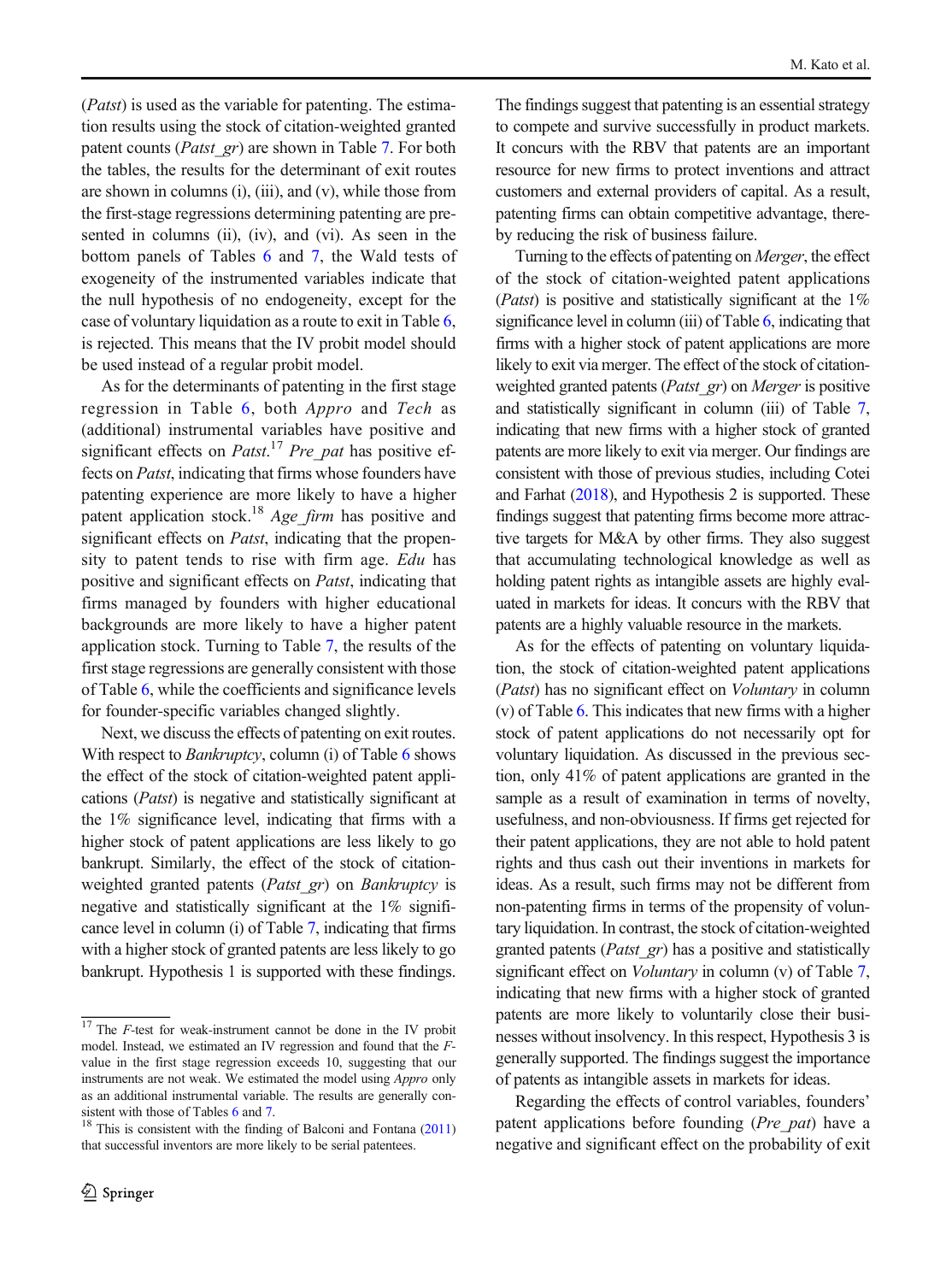|                                | Bankruptcy     |              | Merger       |              | Voluntary liquidation |             |
|--------------------------------|----------------|--------------|--------------|--------------|-----------------------|-------------|
| Variable                       | (i) Bankruptcy | $(ii)$ Patst | (iii) Merger | $(iv)$ Patst | (v) Voluntary         | (vi) Patst  |
| Endogenous variable            |                |              |              |              |                       |             |
| Patst                          | $-0.097***$    |              | $0.212***$   |              | 0.121                 |             |
|                                | (0.012)        |              | (0.000)      |              | (0.077)               |             |
| Control variable               |                |              |              |              |                       |             |
| Pre_pat                        | $-0.063***$    | 1.145***     | $-0.195***$  | $1.145***$   | $-0.009$              | 1.145***    |
|                                | (0.020)        | (0.253)      | (0.004)      | (0.253)      | (0.111)               | (0.252)     |
| Size                           | 0.058          | 0.065        | $0.175***$   | 0.065        | $-0.020$              | 0.065       |
|                                | (0.047)        | (0.052)      | (0.024)      | (0.052)      | (0.018)               | (0.052)     |
| Age firm                       | $0.063***$     | $0.078***$   | $0.010*$     | $0.078***$   | $0.025***$            | $0.078***$  |
|                                | (0.013)        | (0.021)      | (0.005)      | (0.021)      | (0.001)               | (0.021)     |
| Age founder                    | 0.005          | 0.007        | 0.000        | $0.007*$     | 0.004                 | 0.007       |
|                                | (0.003)        | (0.004)      | (0.000)      | (0.004)      | (0.004)               | (0.005)     |
| Edu                            | $-0.154***$    | $0.136**$    | $0.260***$   | $0.135**$    | $0.314***$            | $0.135**$   |
|                                | (0.005)        | (0.065)      | (0.013)      | (0.065)      | (0.015)               | (0.064)     |
| $Edu_X$                        | $-0.189***$    | $-0.011$     | $0.213***$   | $-0.011$     | $0.317***$            | $-0.011$    |
|                                | (0.002)        | (0.150)      | (0.035)      | (0.150)      | (0.031)               | (0.150)     |
| Instrumental variable          |                |              |              |              |                       |             |
| Appro                          |                | $0.588***$   |              | $0.576***$   |                       | $0.581***$  |
|                                |                | (0.069)      |              | (0.075)      |                       | (0.061)     |
| Tech                           |                | $0.590***$   |              | $0.619***$   |                       | $0.606***$  |
|                                |                | (0.016)      |              | (0.004)      |                       | (0.030)     |
| Constant term                  | $-2.767***$    | $-1.740***$  | $-2.500***$  | $-1.756***$  | $-2.867***$           | $-1.749***$ |
|                                | (0.110)        | (0.562)      | (0.084)      | (0.551)      | (0.445)               | (0.570)     |
| Cohort dummies                 | Yes            | Yes          | Yes          | Yes          | Yes                   | Yes         |
| Number of observations         | 31400          |              | 31400        |              | 31400                 |             |
| Log pseudolikelihood           | $-78970.765$   |              | $-78734.243$ |              | $-79020.394$          |             |
| Wald test of exogeneity (chi2) | 37.46***       |              | 10180.00***  |              | 1.980                 |             |

<span id="page-16-0"></span>

|  | Table 6 Estimation results for IV Probit regressions: effects of patent application stock ( <i>Patst</i> ) on exit routes |  |  |  |  |  |  |  |  |
|--|---------------------------------------------------------------------------------------------------------------------------|--|--|--|--|--|--|--|--|
|--|---------------------------------------------------------------------------------------------------------------------------|--|--|--|--|--|--|--|--|

Notes: Robust standard errors are in parentheses. \*\*\*, \*\*, and \* indicate significance at the 1%, 5%, and 10% levels, respectively

via bankruptcy and merger in Table 6, while it is not significant in column (i) of Table [7](#page-17-0), suggesting that new firms managed by founders with technological experience before founding are less likely to go bankrupt and exit via merger than those managed by founders without such experience. Firm size (Size) has a positive effect on exit via merger, as seen in Tables 6 and [7,](#page-17-0) indicating that larger firms are more likely to be targets of merger. Furthermore, firm age (Age\_firm) has a positive effect on all forms of exit in Tables 6 and [7.](#page-17-0) The results indicate that the probability of exit, regardless of exit route, increases with age. While many studies have stated that the probability of exit decreases with firm age, our finding is consistent with the finding of EstevePérez and Mañez-Castillejo [\(2008\)](#page-24-0) that the hazard rate increases as the firm ages up to 20 years. As for founderspecific characteristics, founders' age (Age founder) has a positive and significant effect on exits via bankruptcy and voluntary liquidation in columns (i) and (v) of Table [7](#page-17-0). Regarding the founders' educational background, university education (Edu) has a negative and significant effect on the probability of bankruptcy, indicating that new firms managed by highly educated founders are less likely to go bankrupt. However, this variable has a positive and significant effect on the probability of merger and voluntary liquidation, indicating that new firms managed by highly educated founders are more likely to exit via merger or voluntary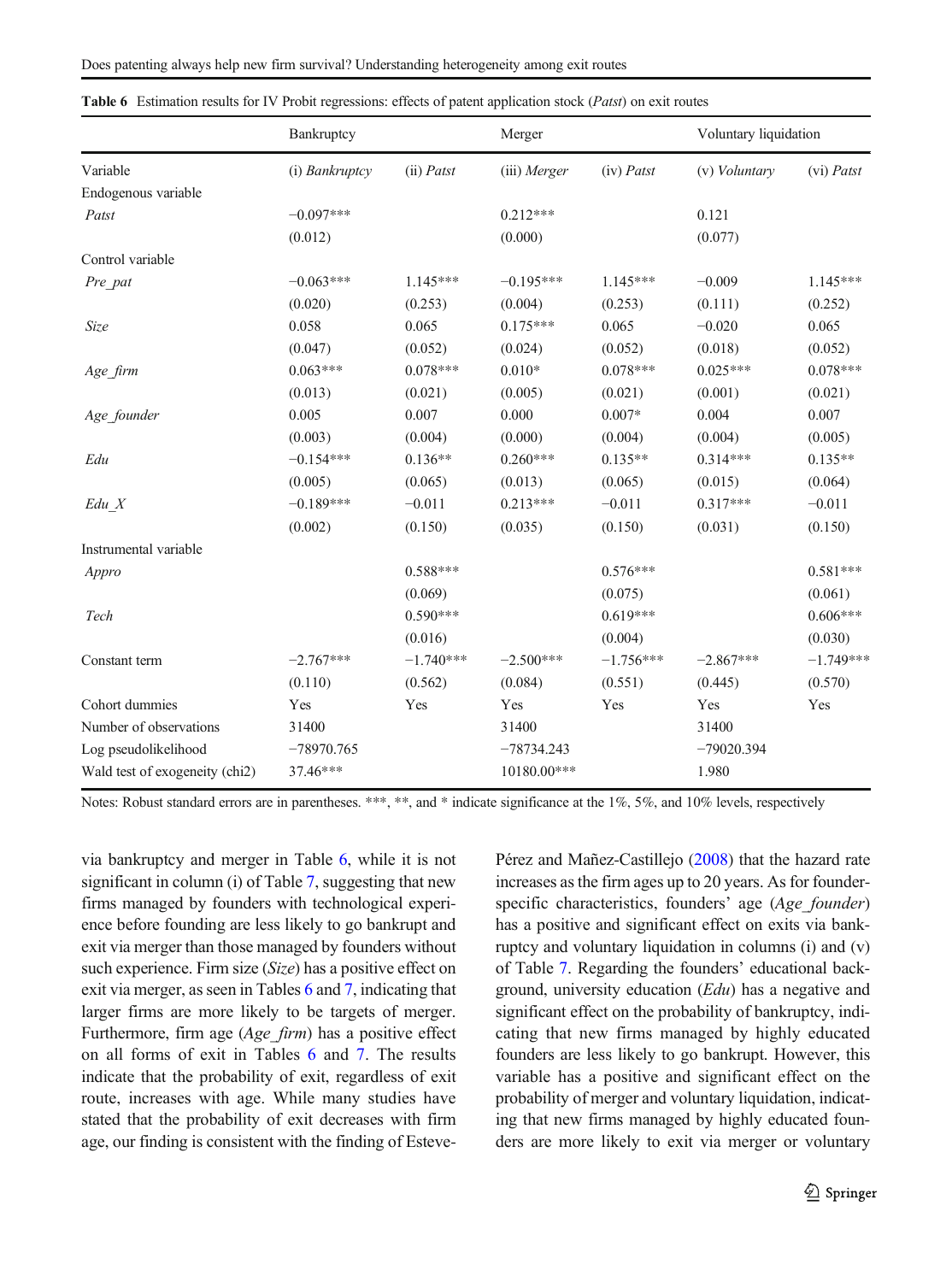<span id="page-17-0"></span>Table 7 Estimation results for IV Probit regressions: effects of granted patent stock (Patst gr) on exit routes

|                                | Bankruptcy     |                 | Merger       |                 | Voluntary liquidation |               |
|--------------------------------|----------------|-----------------|--------------|-----------------|-----------------------|---------------|
| Variable                       | (i) Bankruptcy | $(ii)$ Patst gr | (iii) Merger | $(iv)$ Patst gr | (v) <i>Voluntary</i>  | (vi) Patst_gr |
| Endogenous variable            |                |                 |              |                 |                       |               |
| Patst gr                       | $-0.248***$    |                 | $0.487***$   |                 | $0.263***$            |               |
|                                | (0.084)        |                 | (0.036)      |                 | (0.058)               |               |
| Control variable               |                |                 |              |                 |                       |               |
| Pre_pat                        | $-0.074$       | $0.458**$       | $-0.170**$   | $0.458**$       | 0.003                 | $0.458**$     |
|                                | (0.051)        | (0.205)         | (0.084)      | (0.205)         | (0.056)               | (0.205)       |
| $\it Size$                     | 0.055          | 0.011           | $0.159***$   | 0.012           | $-0.015$              | 0.011         |
|                                | (0.050)        | (0.030)         | (0.022)      | (0.030)         | (0.018)               | (0.030)       |
| Age firm                       | $0.063***$     | $0.031***$      | $0.008**$    | $0.031***$      | $0.025**$             | $0.031***$    |
|                                | (0.013)        | (0.009)         | (0.004)      | (0.009)         | (0.012)               | (0.009)       |
| Age founder                    | $0.005*$       | $0.003***$      | $-0.001$     | $0.004***$      | $0.004*$              | $0.004***$    |
|                                | (0.003)        | (0.001)         | (0.001)      | (0.001)         | (0.002)               | (0.001)       |
| Edu                            | $-0.160***$    | 0.029           | $0.237***$   | 0.028           | $0.312***$            | 0.029         |
|                                | (0.017)        | (0.031)         | (0.085)      | (0.032)         | (0.052)               | (0.031)       |
| Edu X                          | $-0.196***$    | $-0.032$        | $0.197***$   | $-0.032$        | $0.313***$            | $-0.032$      |
|                                | (0.004)        | (0.084)         | (0.069)      | (0.084)         | (0.013)               | (0.084)       |
| Instrumental variable          |                |                 |              |                 |                       |               |
| Appro                          |                | $0.228***$      |              | $0.220**$       |                       | $0.224***$    |
|                                |                | (0.076)         |              | (0.086)         |                       | (0.078)       |
| Tech                           |                | $0.187**$       |              | $0.210**$       |                       | $0.199**$     |
|                                |                | (0.087)         |              | (0.100)         |                       | (0.087)       |
| Constant term                  | $-2.754***$    | $-0.604**$      | $0.297**$    | $0.431***$      | $-2.186***$           | $-0.618**$    |
|                                | (0.252)        | (0.249)         | (0.133)      | (0.119)         | (0.535)               | (0.251)       |
| Cohort dummies                 | Yes            | Yes             | Yes          | Yes             | Yes                   | Yes           |
| Number of observations         | 31,400         |                 | 31,400       |                 | 31,400                |               |
| Log pseudolikelihood           | $-59358.017$   |                 | $-59125.116$ |                 | $-59409.003$          |               |
| Wald test of exogeneity (chi2) | 4.97**         |                 | $9.31***$    |                 | $12.33***$            |               |

Notes: Robust standard errors are in parentheses. \*\*\*, \*\*, and \* indicate significance at the 1%, 5%, and 10% levels, respectively

liquidation. These results are generally consistent with those of Kato and Honjo [\(2015\)](#page-25-0).

## 5.2 Robustness checks

We conduct some additional estimations to ensure the robustness of our findings. First, we estimate the model using a variable for the logarithm of current sales size in period t, since firm performance may be important to survival (e.g., Coad et al., [2013;](#page-23-0) Coad, [2018](#page-23-0)).<sup>19</sup> The

 $\textcircled{2}$  Springer

sample size is reduced due to some missing values (from 31,400 to 27,257). Table [9](#page-20-0) in the Appendix shows the estimation results when the stock of citation-weighted granted patents (*Patst gr*) is used as the variable for patenting. The results indicate that the effects of patenting are generally consistent with Table 7, while the current sales size significantly affects exit via voluntary liquidation.

Second, while the maximum age for a "new" firm in our sample is 10 years, previous studies have used different cut-off points in their definition of new firms; some have selected cut-off values of 6 or 8 years (Song et al., [2008;](#page-26-0) Cefis & Marsili, [2011\)](#page-23-0). Therefore, we run the model with a

<sup>&</sup>lt;sup>19</sup> We further estimated the model by including sales growth measured as the log-differences of sales at founding year and at period  $t$  divided by the number of years after foundation. This variable was not significant for all forms of exit; therefore, we do not report it.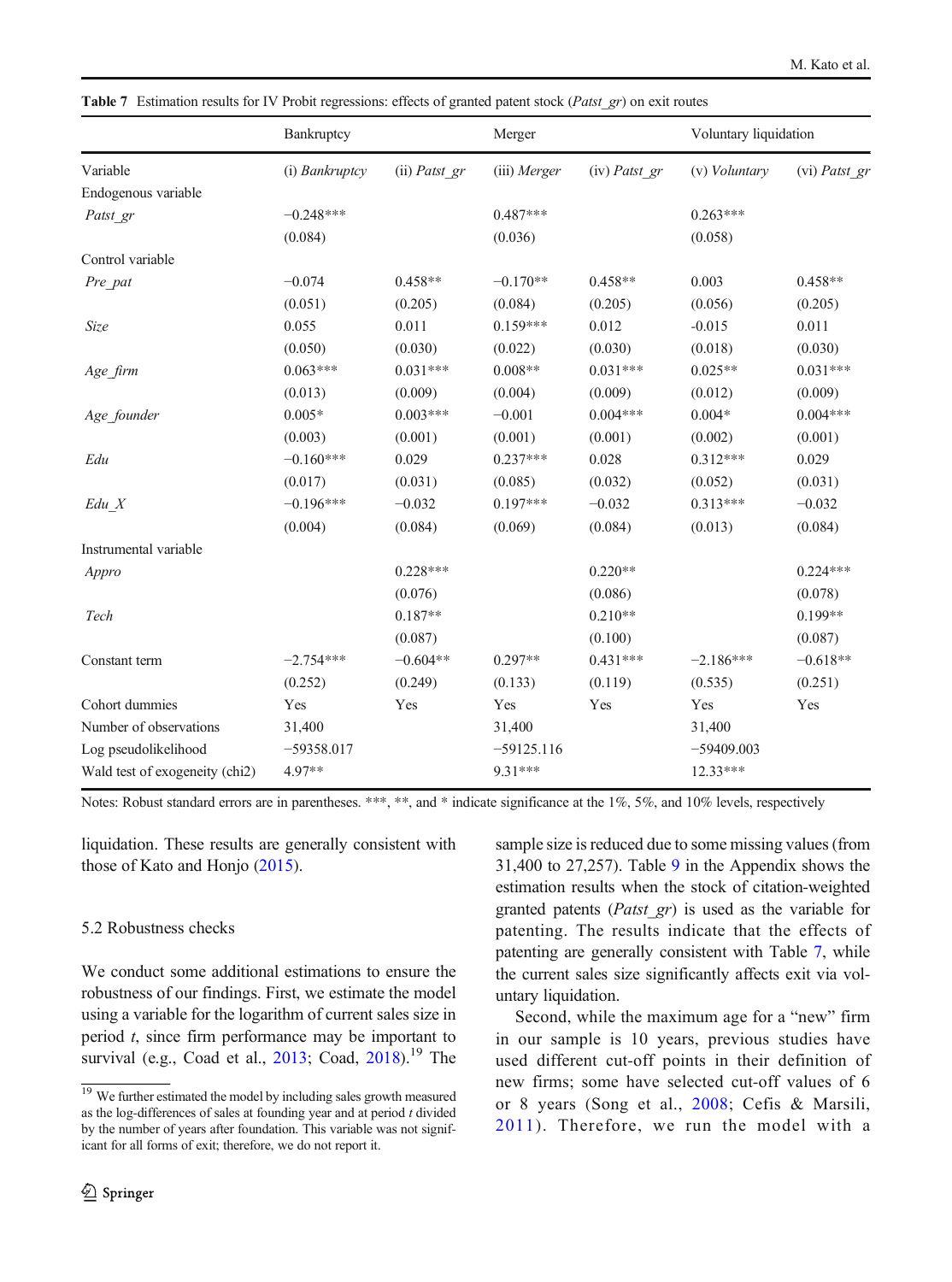restriction on the maximum firm age of 8 years<sup>20</sup>; the results are shown in Table [10](#page-21-0) in the Appendix. These results are generally consistent with those shown in Table [7.](#page-17-0)

Third, we run a version of the model that excluded firms whose founders have experience in patent applications before founding to avoid an endogeneity problem, as such firms possess higher patent propensity; those results are shown in Table [11](#page-22-0) in the Appendix and are generally consistent with those shown in Table [7](#page-17-0).

## 6 Discussion and conclusions

## 6.1 Summary and contributions

This study examined the role of patenting in determining new firm survival according to exit routes. To do so, we constructed a large-scale sample of new firms in the Japanese manufacturing and information services sectors from 2003 to 2013. By distinguishing among bankruptcy, merger, and voluntary liquidation, this study shows sharp differences in the effects of patenting on new firm survival according to exit route. We found that while patenting lowers the probability of bankruptcy, it increases the probability of merger, regardless of patent measures used (applied or granted patent stock). In addition, we provided evidence that patenting increases the probability of voluntary liquidation only when granted patent stock is used as a variable for patenting. From the RBV, this study emphasizes the importance of patents as a valuable resource, ensuring competitive advantage in product markets and providing "bargaining chips" in markets for ideas.

This study contributes to the literature on the effects of patenting on firms' exit. First, this study examined how the effects of patenting vary according to exit route, which is not well understood in the literature. As shown, there are sharp differences in the effects of patenting between the three routes to exit. Second, we estimated the model for the effects of patenting on exit routes while taking into account the endogeneity of patenting. Although previous studies, including Helmers and Rogers ([2010](#page-24-0)), tend to ignore the endogeneity of patenting in their model, patenting is clearly a strategic decision for firms. By estimating the IV probit model, we clarified the effects of patenting on exit routes rather than simply showing correlations. Third, whereas previous studies have largely used applications as a measure of patenting, there is huge heterogeneity in quality among patents, and highly cited patents represent a particularly valuable resource (Wagner & Cockburn, [2010](#page-26-0)). By distinguishing between applied and granted patents (ex ante value of patents), as well as calculating patent stock adjusted by forward citations (ex post value of patents), we provided evidence on whether and how patent quality matters for new firm survival. In practice, while patent applications do not significantly affect voluntary liquidation, granted patents shows the significant effect on voluntary liquidation.

## 6.2 Practical implications

This study has some practical implications. First, the findings suggest that accumulating high-quality patents can help new firms avoid bankruptcy in product markets, though acquiring and enforcing IP rights is costly, especially for small firms, due to large fixed costs (Lanjouw & Schankerman, [2004;](#page-25-0) Jensen & Webster, [2006](#page-25-0)). However, few new firms have their own IP professionals. Thus, from the perspective of economic policy, it is worth providing support for new firms' IP acquisition and enforcement, while new firms should pay more attention to enhancing in-house knowledge and skills for IP management.

Second, as indicated in this study, patenting makes new firms more attractive as targets for merger, while it enables new firms to opt for voluntary liquidation as another successful exit strategy. While exit via M&A is generally the most successful case of cooperative strategies in markets for ideas, its likelihood is increased for new firms by patenting inventions. In addition, new firms can exit via voluntary liquidation as an alternative option in markets for ideas, even if new firms cannot find an appropriate partner for M&A. From an economic policy perspective, the markets for ideas, especially ones for M&As of new innovative firms, are not well developed in Japan; they should be further developed to provide entrepreneurs with more incentives

 $20$  The results using a sample restricting the maximum age to six years are also consistent with those using the full sample.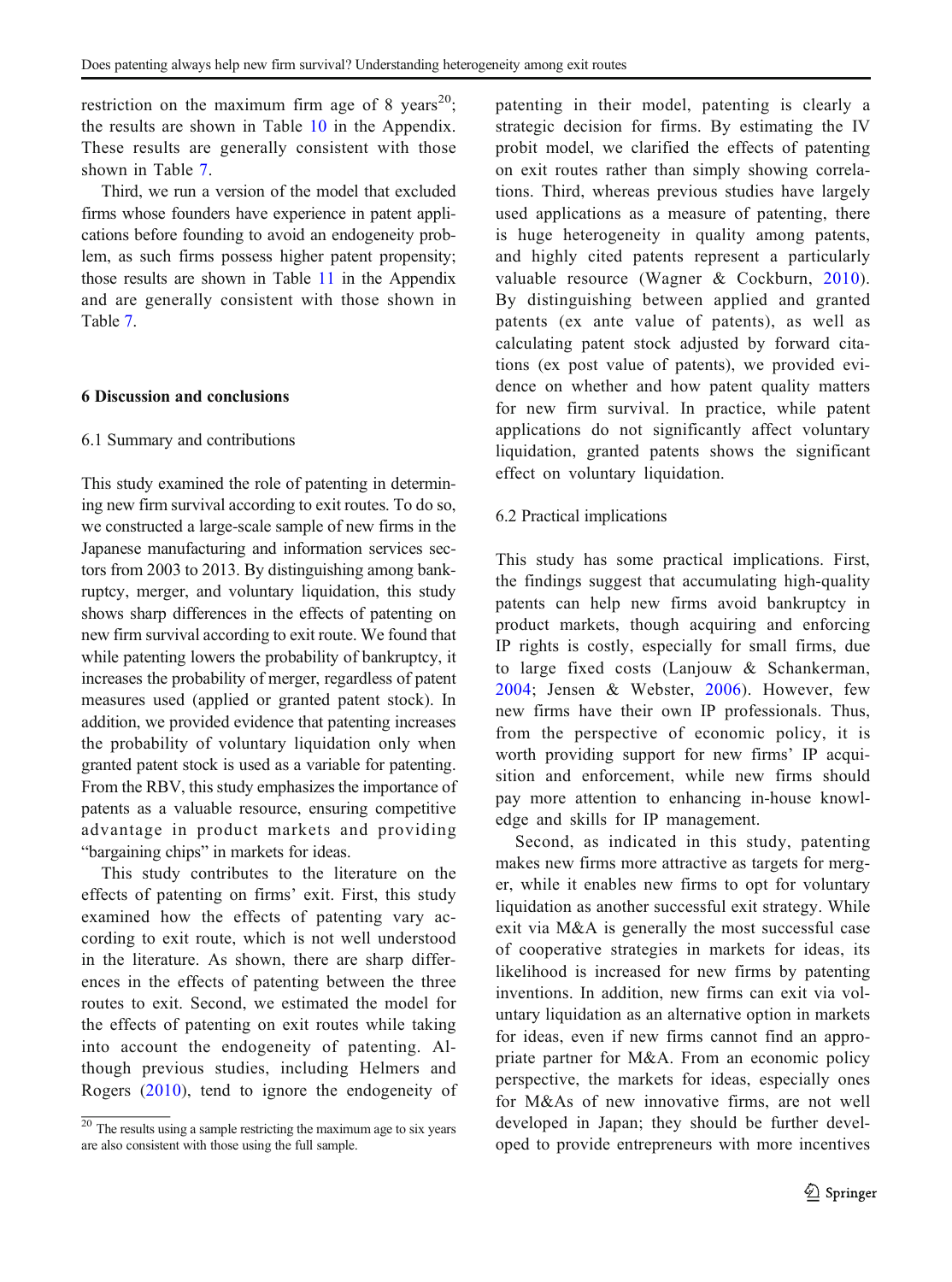to expand their businesses, especially high-tech ones. If new firms can conduct research and develop new knowledge more efficiently than large established firms, advancing such a "division of innovative labor" between new and large established firms will promote innovation and productivity growth (Arora et al., [2001](#page-23-0)).

Third, Japan has faced a low start-up rate (Honjo, [2015\)](#page-25-0) and low economic growth over a long period of time (Fukao & Kwon, [2006](#page-24-0)). To achieve economic growth through entrepreneurship, Japanese policymakers have focused on creating more firms. For instance, the Abe administration's growth strategy set a numerical target of a 10% start-up rate per year in Japan. However, some scholars have criticized this policy direction, arguing that it may promote the entry of low-productivity and non-innovative "revolving door" firms (e.g., Shane, [2009;](#page-26-0) Branstetter et al., [2014](#page-23-0)). As shown in this study, new firms acquiring high-quality patents tend to achieve better post-entry performance than other firms (e.g., lower probability of bankruptcy or higher probability of M&A). To promote sustainable economic growth, policymakers—especially in countries facing economic conditions similar to those in Japan—should shift their attention to the creation of innovative firms (Schneider & Veugelers, [2010](#page-26-0); Colombelli et al., [2016](#page-24-0)).

# 6.3 Limitations and future avenues of research

This study has some limitations. First, while this study sheds light on the exit routes of new firms, initial public offering (IPO) as entrepreneurial exit is not considered. IPO as well as M&A is an important option of exit for entrepreneurs (DeTienne & Cardon, [2012\)](#page-24-0). Especially in Japan, IPO is much more common than M&A as a successful entrepreneurial exit (Honjo & Nagaoka, [2018;](#page-25-0) Honjo, [2020](#page-25-0)). It may be worthwhile extending the analysis to entrepreneurial exit, including IPO. Second, there may be concerns about the external validity of our findings. For example, this study focused only on newly founded joint-stock companies in Japan and did not include sole proprietorships in the sample. In addition, the institutional context in Japan may differ from that of other countries, which may affect the nature of the exit routes. For example, some

scholars show that bankruptcy law in Japan is not entrepreneur-friendly compared to other countries, and it affects the exit intensions of new firms (Peng et al., [2010\)](#page-26-0). Further analysis including sole proprietorships and using data from other countries is warranted.

Future avenues of research are suggested. First, while we focused on the patenting activity of new firms, it would be worthwhile to consider other measures of innovation activities, such as marketing and organizational innovations (e.g., Cefis & Marsili, [2019](#page-23-0)). IP other than patents would be important for new firms. For example, acquiring trademarks as a marketing asset may be an important strategy, especially in non-technological sectors such as services industries (e.g., Mendonça et al., [2004;](#page-25-0) De Vries et al., [2017](#page-24-0)). Second, while we focused on survival and exit as a measure of postentry performance of firms, it would be worthwhile to use alternative measures, such as growth and profitability (Freel, [2000](#page-24-0); Helmers & Rogers, [2011;](#page-24-0) Stam & Wennberg, [2009](#page-26-0)). Third, the role of patents as intangible assets may change depending on the environment, such as the global financial crisis and COVID-19. Cefis and Marsili ([2019](#page-23-0)) showed that innovation plays a more important role in firm survival, especially in times of crisis. Landini et al. [\(2020](#page-25-0)) suggest that intangibles strengthen firms' resilience, i.e., the ability to cope with unexpected shocks. Further analysis taking into account changing environments would enhance our understanding of the role of patenting in firms' survival and exit.

Acknowledgements We thank Orietta Marsili (the handling editor) and other guest editors of this special issue for their insightful comments and suggestions at the Paper Development Workshop (PDW) in Bergamo (May 2019). We also thank two anonymous referees, Elena Cefis, Alex Coad, Marco Grazzi, Sadao Nagaoka, and seminar participants at the PDW, the University of Lille, the Innovation Economics Workshop, and the Tokyo Workshop on Entrepreneurship and Innovation, for their useful comments on earlier versions of this paper.

Funding This study is financially supported by the Grant-in-Aid for Scientific Research (B) (No. 26285060) and the Grant-in-Aid for Scientific Research (C) (No. 18K01639), Japan Society for the Promotion of Science.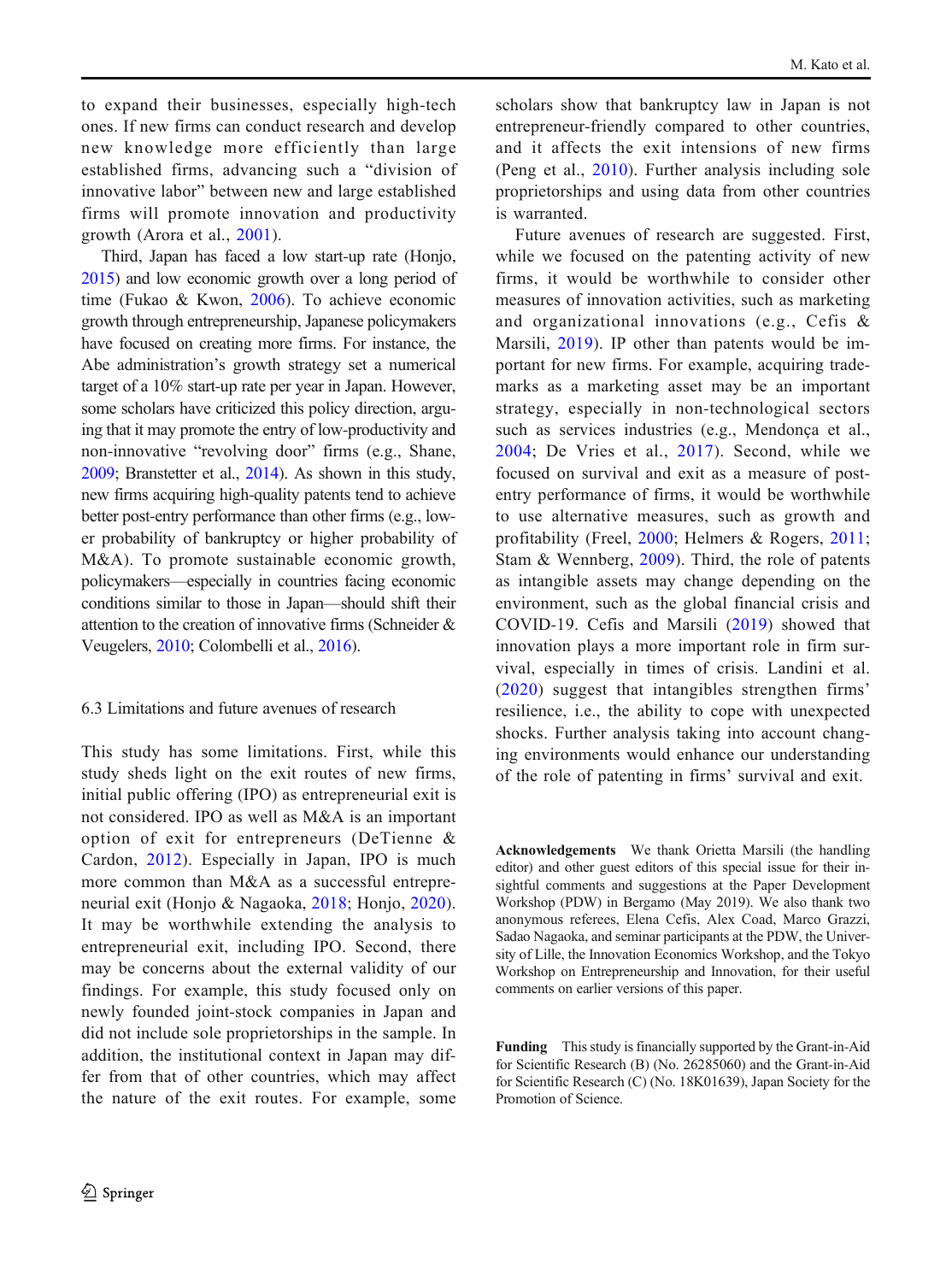# <span id="page-20-0"></span>Appendix

Table 8 Industry distribution of the sample used in this study

|                                          |             |              | $N$ of exits |              |                       |
|------------------------------------------|-------------|--------------|--------------|--------------|-----------------------|
| Industry                                 | $N$ of obs. | $N$ of firms | Bankruptcy   | Merger       | Voluntary liquidation |
| Food, beverage, and feed                 | 2952        | 528          | 25           | 14           | 23                    |
| <b>Textiles</b>                          | 212         | 39           | $\theta$     | 2            | 1                     |
| Apparel                                  | 555         | 101          | 4            | 4            | $\overline{4}$        |
| Lumber and wood products                 | 458         | 78           | 4            | 4            | 1                     |
| Furniture and product                    | 354         | 64           | 3            | 3            | 2                     |
| Pulp, paper, and paper products          | 244         | 39           | $\Omega$     | $\Omega$     | 1                     |
| Publishing and printing                  | 1419        | 249          | 17           | 15           | 7                     |
| Chemicals                                | 701         | 122          | 4            | 11           | 6                     |
| Petroleum and coal products              | 73          | 12           | 1            | $\mathbf{1}$ | 1                     |
| Rubber products                          | 194         | 30           | 1            | $\Omega$     | $\theta$              |
| Leather, leather products, and fur skins | 163         | 30           | 3            | $\mathbf{0}$ | $\mathbf{0}$          |
| Ceramic, stone, and clay products        | 807         | 131          | 4            | 7            | 5                     |
| Steel and non-ferrous metals             | 475         | 80           | 3            | 7            | $\overline{2}$        |
| <b>Fabricated</b> metals                 | 1916        | 338          | 9            | 7            | 14                    |
| General machinery                        | 3293        | 563          | 27           | 13           | 23                    |
| Electrical machinery                     | 1921        | 320          | 15           | 9            | 19                    |
| Transportation machinery                 | 526         | 89           | 2            | 2            | 4                     |
| Precision machinery                      | 500         | 84           | 8            | 2            | 3                     |
| Miscellaneous manufacturing              | 2038        | 349          | 13           | 8            | 14                    |
| Information services (software)          | 12,599      | 2,024        | 74           | 69           | 99                    |
| Total                                    | 31,400      | 5,270        | 217          | 178          | 229                   |

## Table 9 Estimation results for IV Probit regressions with current sales size

|                     | Bankruptcy     |               | Merger       |                 | Voluntary liquidation |               |
|---------------------|----------------|---------------|--------------|-----------------|-----------------------|---------------|
| Variable            | (i) Bankruptcy | (ii) Patst gr | (iii) Merger | $(iv)$ Patst_gr | (v) <i>Voluntary</i>  | (vi) Patst_gr |
| Endogenous variable |                |               |              |                 |                       |               |
| Patst gr            | $-0.520***$    |               | $0.465***$   |                 | $0.288***$            |               |
|                     | (0.004)        |               | (0.047)      |                 | (0.031)               |               |
| Control variable    |                |               |              |                 |                       |               |
| Pre pat             | $0.181**$      | $0.520**$     | $-0.171*$    | $0.520**$       | $-0.098$              | $0.520**$     |
|                     | (0.080)        | (0.242)       | (0.100)      | (0.242)         | (0.060)               | (0.242)       |
| Sales t             | 0.001          | $0.022**$     | 0.081        | $0.022**$       | $-0.055***$           | $0.022**$     |
|                     | (0.020)        | (0.009)       | (0.051)      | (0.009)         | (0.004)               | (0.009)       |
| Size                | 0.016          | $-0.004$      | $0.129***$   | $-0.005$        | $0.045***$            | $-0.004$      |
|                     | (0.070)        | (0.030)       | (0.011)      | (0.030)         | (0.003)               | (0.030)       |
| Age firm            | $0.025***$     | $0.024**$     | $-0.015***$  | $0.024**$       | 0.009                 | $0.024**$     |
|                     | (0.002)        | (0.010)       | (0.000)      | (0.010)         | (0.010)               | (0.010)       |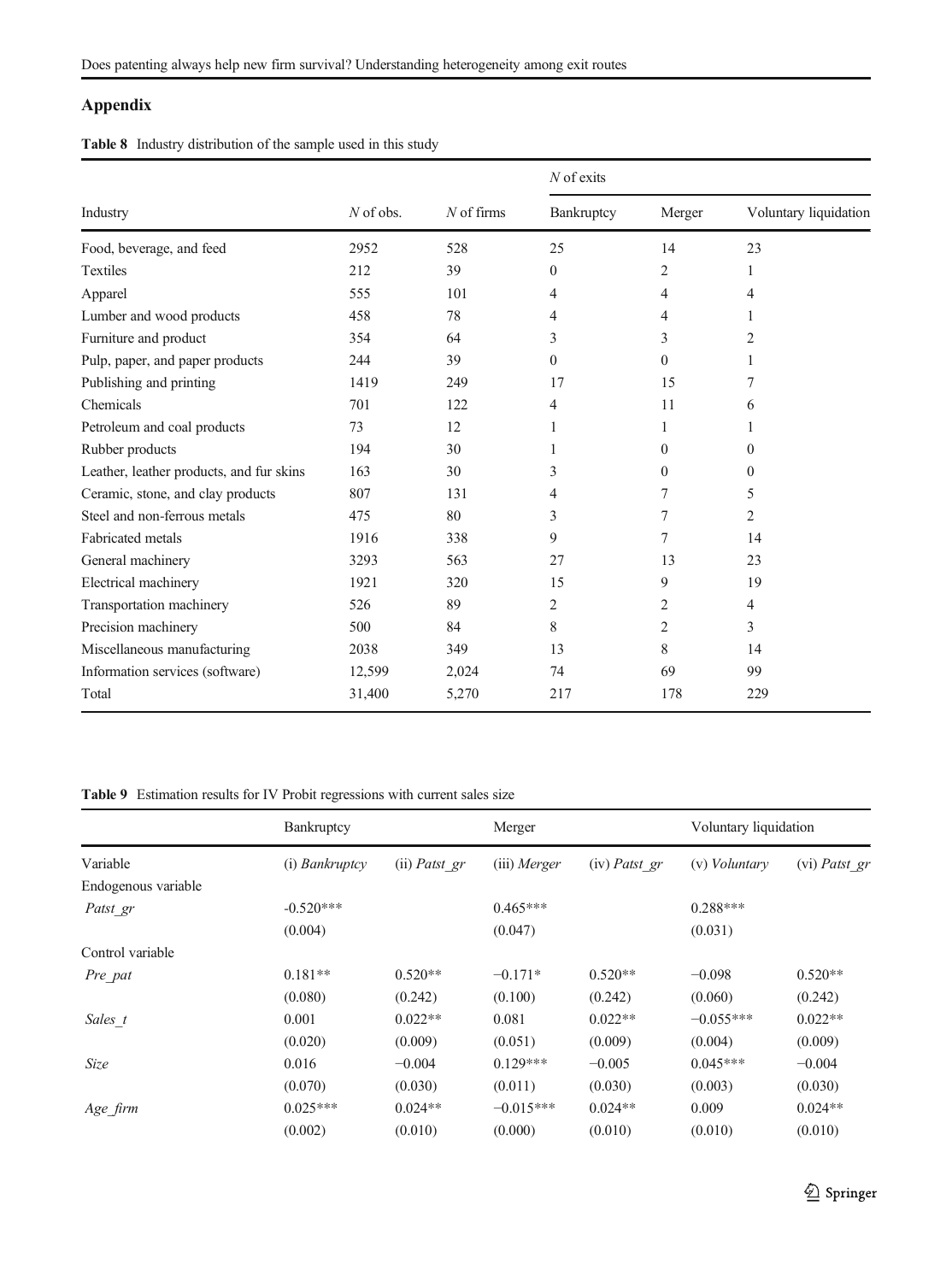# <span id="page-21-0"></span>Table 9 (continued)

|                                | Bankruptcy   |            | Merger       |            | Voluntary liquidation |            |
|--------------------------------|--------------|------------|--------------|------------|-----------------------|------------|
| Age founder                    | $0.006*$     | $0.004***$ | 0.000        | $0.004***$ | $0.006**$             | $0.004***$ |
|                                | (0.003)      | (0.001)    | (0.002)      | (0.001)    | (0.003)               | (0.001)    |
| Edu                            | $-0.062***$  | 0.036      | 0.162        | 0.035      | $0.289***$            | 0.036      |
|                                | (0.008)      | (0.028)    | (0.120)      | (0.029)    | (0.025)               | (0.029)    |
| $Edu_X$                        | $-0.108**$   | $-0.028$   | $0.107***$   | $-0.028$   | $0.302***$            | $-0.028$   |
|                                | (0.045)      | (0.093)    | (0.022)      | (0.093)    | (0.008)               | (0.093)    |
| Instrumental variable          |              |            |              |            |                       |            |
| Appro                          |              | $0.258***$ |              | $0.249**$  |                       | $0.257***$ |
|                                |              | (0.083)    |              | (0.098)    |                       | (0.088)    |
| Tech                           |              | $0.246***$ |              | $0.266***$ |                       | $0.247***$ |
|                                |              | (0.073)    |              | (0.100)    |                       | (0.085)    |
| Constant term                  | $-1.740***$  | $-0.754**$ | $-2.473**$   | $-0.766**$ | $-2.628***$           | $-0.755**$ |
|                                | (0.450)      | (0.318)    | (0.993)      | (0.308)    | (0.001)               | (0.310)    |
| Cohort dummies                 | Yes          | Yes        | Yes          | Yes        | Yes                   | Yes        |
| Number of observations         | 27,257       |            | 27,257       |            | 27,257                |            |
| Log pseudolikelihood           | $-53063.830$ |            | $-52946.929$ |            | $-53058.960$          |            |
| Wald test of exogeneity (chi2) | 27.07***     |            | $6.51**$     |            | 21.01***              |            |

Notes: Robust standard errors are in parentheses. \*\*\*, \*\*, and \* indicate significance at the 1%, 5%, and 10% levels, respectively

|  | Table 10 Estimation results for IV Probit regressions: a sample restricting the maximum age to 8 years |  |  |  |  |  |
|--|--------------------------------------------------------------------------------------------------------|--|--|--|--|--|
|--|--------------------------------------------------------------------------------------------------------|--|--|--|--|--|

| Variable              | Bankruptcy     |               | Merger         |                 | Voluntary liquidation |               |
|-----------------------|----------------|---------------|----------------|-----------------|-----------------------|---------------|
|                       | (i) Bankruptcy | (ii) Patst_gr | $(iii)$ Merger | $(iv)$ Patst gr | (v) <i>Voluntary</i>  | (vi) Patst_gr |
| Endogenous variable   |                |               |                |                 |                       |               |
| Patst gr              | $-0.157**$     |               | $0.526***$     |                 | $0.263***$            |               |
|                       | (0.074)        |               | (0.013)        |                 | (0.010)               |               |
| Control variable      |                |               |                |                 |                       |               |
| Pre_pat               | $-0.115***$    | $0.454**$     | $-0.197**$     | $0.455**$       | 0.012                 | $0.455**$     |
|                       | (0.019)        | (0.196)       | (0.080)        | (0.196)         | (0.012)               | (0.196)       |
| Size                  | 0.057          | 0.010         | $0.141***$     | 0.010           | $-0.015$              | 0.010         |
|                       | (0.050)        | (0.028)       | (0.016)        | (0.028)         | (0.017)               | (0.028)       |
| Age_firm              | $0.079***$     | $0.034***$    | $0.014**$      | $0.034***$      | $0.043***$            | $0.034***$    |
|                       | (0.017)        | (0.009)       | (0.007)        | (0.009)         | (0.011)               | (0.009)       |
| Age_founder           | 0.005          | $0.004***$    | $-0.001***$    | $0.004***$      | 0.004                 | $0.004***$    |
|                       | (0.003)        | (0.001)       | (0.000)        | (0.001)         | (0.003)               | (0.001)       |
| Edu                   | $-0.142***$    | 0.030         | $0.208***$     | 0.029           | $0.304***$            | 0.029         |
|                       | (0.003)        | (0.029)       | (0.067)        | (0.030)         | (0.034)               | (0.029)       |
| $Edu_X$               | $-0.194***$    | $-0.026$      | $0.170***$     | $-0.026$        | $0.312***$            | $-0.026$      |
|                       | (0.015)        | (0.078)       | (0.059)        | (0.078)         | (0.001)               | (0.078)       |
| Instrumental variable |                |               |                |                 |                       |               |
| Appro                 |                | $0.208***$    |                | $0.196**$       |                       | $0.203***$    |
|                       |                | (0.069)       |                | (0.079)         |                       | (0.069)       |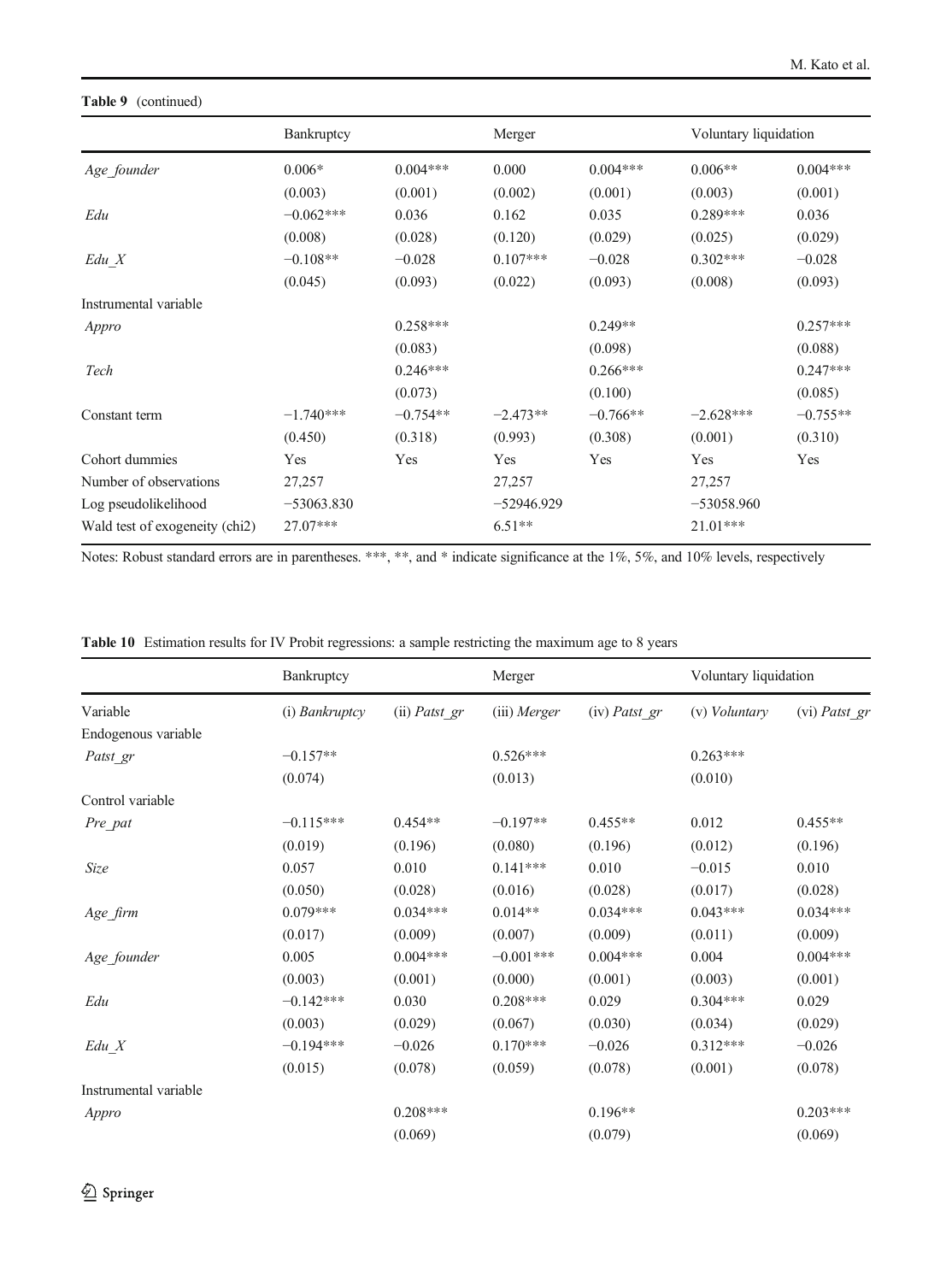# <span id="page-22-0"></span>Table 10 (continued)

|                                                                  | Bankruptcy              |                       | Merger                     |                       | Voluntary liquidation       |                       |
|------------------------------------------------------------------|-------------------------|-----------------------|----------------------------|-----------------------|-----------------------------|-----------------------|
| Tech                                                             |                         | $0.191***$<br>(0.068) |                            | $0.217***$<br>(0.079) |                             | $0.203***$<br>(0.063) |
| Constant term                                                    | $-2.884***$<br>(0.210)  | $-0.583**$<br>(0.255) | $-1.948***$<br>(0.416)     | $-0.597**$<br>(0.259) | $-2.815***$<br>(0.099)      | $-0.590**$<br>(0.262) |
| Cohort dummies<br>Number of observations                         | Yes<br>30,293           | Yes                   | Yes<br>30,293              | Yes                   | Yes<br>30,293               | Yes                   |
| Log pseudolikelihood<br>Wald test of exogeneity $\text{chi}^2$ ) | $-56882.582$<br>$3.20*$ |                       | $-56670.977$<br>$15.10***$ |                       | $-56956.336$<br>72278.45*** |                       |

Notes: Robust standard errors are in parentheses. \*\*\*, \*\*, and \* indicate significance at the 1%, 5%, and 10% levels, respectively

Table 11 Estimation results for IV Probit regressions: a sample dropping firms with Pre\_pat=1 from the sample

|                                | Bankruptcy       |               | Merger       |                 | Voluntary liquidation |                 |
|--------------------------------|------------------|---------------|--------------|-----------------|-----------------------|-----------------|
| Variable                       | $(i)$ Bankruptcy | (ii) Patst gr | (iii) Merger | $(iv)$ Patst gr | $(v)$ Voluntary       | $(vi)$ Patst gr |
| (Endogenous variable)          |                  |               |              |                 |                       |                 |
| Patst gr                       | $-0.114**$       |               | $0.552***$   |                 | $0.496***$            |                 |
|                                | (0.045)          |               | (0.036)      |                 | (0.038)               |                 |
| (Control variable)             |                  |               |              |                 |                       |                 |
| Size                           | 0.061            | 0.013         | $0.157***$   | 0.013           | $-0.017*$             | 0.013           |
|                                | (0.046)          | (0.029)       | (0.013)      | (0.029)         | (0.009)               | (0.029)         |
| Age_firm                       | $0.060***$       | $0.028***$    | 0.006        | $0.028***$      | $0.015***$            | $0.028***$      |
|                                | (0.011)          | (0.005)       | (0.004)      | (0.005)         | (0.002)               | (0.005)         |
| Age_founder                    | 0.005            | $0.003**$     | $-0.001***$  | $0.003**$       | 0.003                 | $0.003**$       |
|                                | (0.004)          | (0.001)       | (0.000)      | (0.001)         | (0.004)               | (0.001)         |
| Edu                            | $-0.170***$      | 0.029         | $0.264***$   | 0.028           | $0.302***$            | 0.028           |
|                                | (0.026)          | (0.031)       | (0.011)      | (0.032)         | (0.043)               | (0.031)         |
| $Edu_X$                        | $-0.204***$      | $-0.061$      | $0.221***$   | $-0.061$        | $0.316***$            | $-0.061$        |
|                                | (0.007)          | (0.101)       | (0.012)      | (0.100)         | (0.084)               | (0.100)         |
| (Instrumental variable)        |                  |               |              |                 |                       |                 |
| Appro                          |                  | $0.268***$    |              | $0.259***$      |                       | $0.262***$      |
|                                |                  | (0.029)       |              | (0.032)         |                       | (0.025)         |
| Tech                           |                  | $0.194***$    |              | $0.222***$      |                       | $0.213***$      |
|                                |                  | (0.019)       |              | (0.029)         |                       | (0.009)         |
| Constant term                  | $-2.854***$      | $-0.629**$    | $-2.229***$  | $-0.649**$      | $-2.416***$           | $-0.643**$      |
|                                | (0.177)          | (0.257)       | (0.023)      | (0.254)         | (0.458)               | (0.266)         |
| Cohort dummies                 | Yes              | Yes           | Yes          | Yes             | Yes                   | Yes             |
| Number of observations         | 29,484           |               | 29,484       |                 | 29,484                |                 |
| Log pseudolikelihood           | $-49730.704$     |               | $-49461.951$ |                 | $-49716.692$          |                 |
| Wald test of exogeneity (chi2) | $10.62***$       |               | 445.07***    |                 | 26.98***              |                 |

Notes: Robust standard errors are in parentheses. \*\*\*, \*\*, and \* indicate significance at the 1%, 5%, and 10% levels, respectively.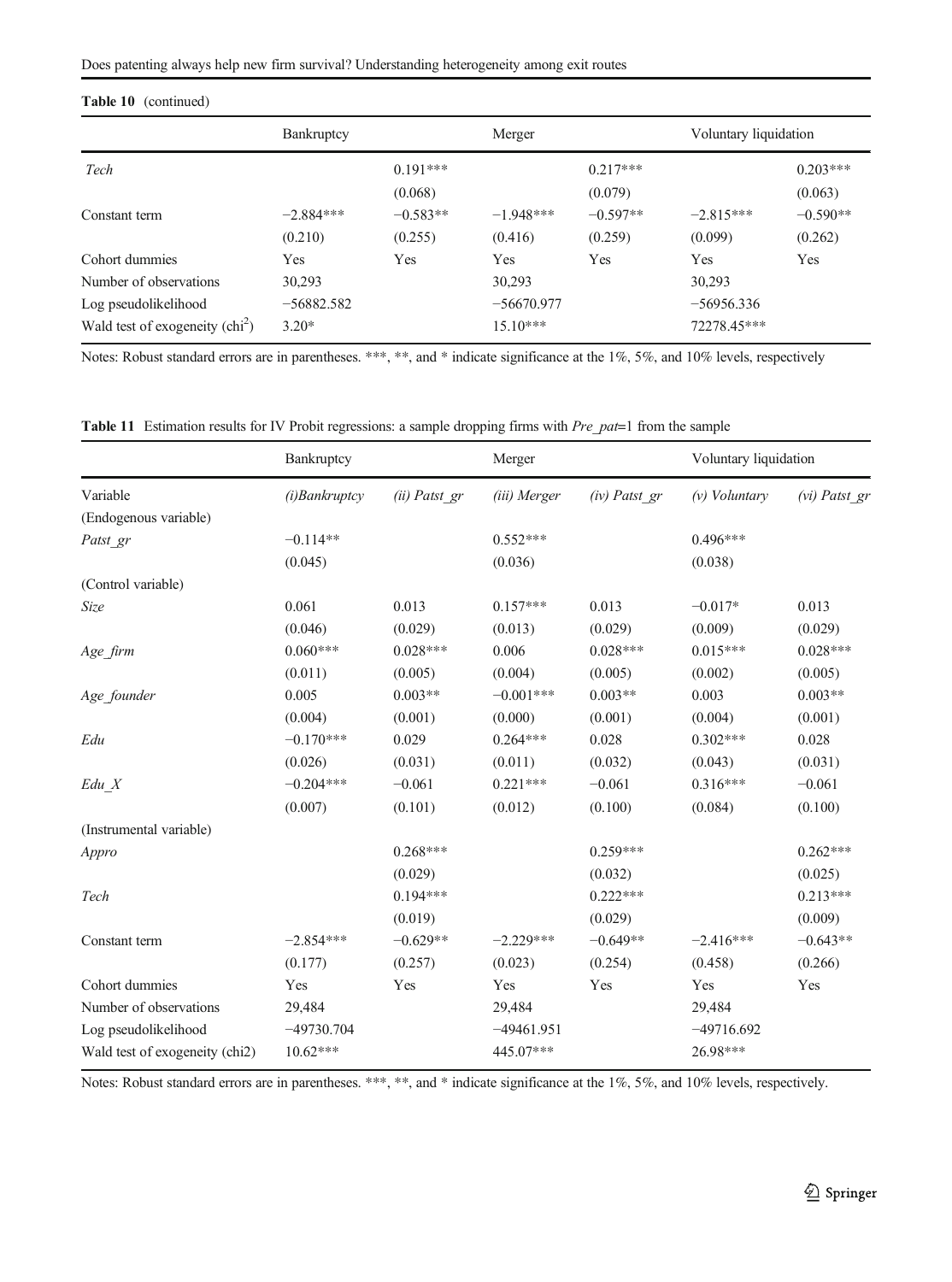<span id="page-23-0"></span>Open Access This article is licensed under a Creative Commons Attribution 4.0 International License, which permits use, sharing, adaptation, distribution and reproduction in any medium or format, as long as you give appropriate credit to the original author(s) and the source, provide a link to the Creative Commons licence, and indicate if changes were made. The images or other third party material in this article are included in the article's Creative Commons licence, unless indicated otherwise in a credit line to the material. If material is not included in the article's Creative Commons licence and your intended use is not permitted by statutory regulation or exceeds the permitted use, you will need to obtain permission directly from the copyright holder. To view a copy of this licence, visit [http://creativecommons.](http://creativecommons.org/licenses/by/4.0/) [org/licenses/by/4.0/.](http://creativecommons.org/licenses/by/4.0/)

#### References

- Aghion, P., Blundell, R., Griffith, R., Howitt, P., & Prantl, S. (2009). The effects of entry on incumbent innovation and productivity. Review of Economics and Statistics, 91, 20–32.
- Arora, A., Fosfuri, A., & Gambardella, A. (2001). Markets for Technology: The Economics of Innovation and Corporate Strategy. MIT Press.
- Arrow, K. J. (1962). Economic welfare and the allocation of resources for invention. In R. R. Nelson (Ed.), The rate and direction of inventive activity: Economic and social factors (pp. 609–626). Princeton University Press.
- Audretsch, D. B. (1991). New-firm survival and the technological regime. Review of Economics and Statistics, 68, 520–526.
- Audretsch, D. B. (1995). Innovation, growth and survival. International Journal of Industrial Organization, 13, 441–457.
- Audretsch, D. B., & Mahmood, T. (1991). The hazard rate of new establishments: A first report. Economics Letters, 36, 409–412.
- Audretsch, D. B., & Mahmood, T. (1995). New firm survival: New results using a hazard function. Review of Economics and Statistics, 64, 97–103.
- Audretsch, D. B., Bönte, W., & Mahagaonkar, P. (2012). Financial signaling by innovative nascent ventures: The relevance of patents and prototypes. Research Policy, 41, 1407– 1421.
- Balcaen, S., Manigart, S., Buyze, J., & Ooghe, H. (2012). Firm exit after distress: Differentiating between bankruptcy, voluntary liquidation and M&A. Small Business Economics, 39, 949–975.
- Balconi, M., & Fontana, R. (2011). Entry and innovation: an analysis of the fabless semiconductor business. Small Business Economics, 37, 87–106.
- Barney, J. (1991). Firm resources and sustained competitive advantage. Journal of Management, 17, 99–120.
- Bartelsman, E., Scarpetta, S., & Schivardi, F. (2005). Comparative analysis of firm demographics and survival: Evidence from micro-level sources in OECD countries. Industrial and Corporate Change, 14, 365–391.
- Bates, T. (1990). Entrepreneur human capital inputs and small business longevity. Review of Economics and Statistics, 72, 551–559.
- Blind, K., Cremers, K., & Mueller, E. (2009). The influence of strategic patenting on companies' patent portfolios. Research Policy, 38, 428–436.
- Block, J. H., Thurik, R., & Zhou, H. (2013). What turns knowledge into innovative products? The role of entrepreneurship and knowledge spillovers. Journal of Evolutionary Economics, 23, 693–718.
- Blonigen, B. A., & Taylor, C. T. (2000). R&D activity and acquisitions in high technology industries: Evidence from the US electronics industry. Journal of Industrial Economics, 48, 47–70.
- Bos, J. W., & Stam, E. (2014). Gazelles and industry growth: A study of young high-growth firms in the Netherlands. Industrial and Corporate Change, 23, 145–169.
- Branstetter, L., Lima, F., Taylor, L. J., & Venâncio, A. (2014). Do entry regulations deter entrepreneurship and job creation? Evidence from recent reforms in Portugal. Economic Journal, 124, 805–832.
- Breitzman, A., & Thomas, P. (2002). Using patent citation analysis to target/value M&A candidates. Research-Technology Management, 45, 28–36.
- Brouwer, E., & Kleinknecht, A. (1999). Innovative output, and a firm's propensity to patent.: An exploration of CIS micro data. Research Policy, 28, 615–624.
- Buddelmeyer, H., Jensen, P. H., & Webster, E. (2010). Innovation and the determinants of company survival. Oxford Economic Papers, 62, 26–85.
- Buehler, S., Kaiser, C., & Jaeger, F. (2006). Merge or fail? The determinants of mergers and bankruptcies in Switzerland, 1995–2000. Economics Letters, 90, 88–95.
- Ceccagnoli, M. (2009). Appropriability, preemption, and firm performance. Strategic Management Journal, 30, 81–98.
- Cefis, E., & Marsili, O. (2005). A matter of life and death: Innovation and firm survival. Industrial and Corporate Change, 14, 1167–1192.
- Cefis, E., & Marsili, O. (2006). Survivor: The role of innovation in firms' survival. Research Policy, 35, 626–641.
- Cefis, E., & Marsili, O. (2011). Born to flip. Exit decisions of entrepreneurial firms in high-tech and low-tech industries. Journal of Evolutionary Economics, 21, 473–498.
- Cefis, E., & Marsili, O. (2012). Going, going, gone. Exit forms and the innovative capabilities of firms. Research Policy, 41, 795–807.
- Cefis, E., & Marsili, O. (2019). Good times, bad times: innovation and survival over the business cycle. Industrial and Corporate Change, 28, 565–587.
- Cefis, E., & Orsenigo, L. (2001). The persistence of innovative activities: A cross-countries and cross-sectors comparative analysis. Research Policy, 30, 1139–1158.
- Cho, Y., Kirkewoog, S., & Daim, T. U. (2018). Managing strategic intellectual property assets in the fuzzy front end of new product development process. R&D Management, 48, 354– 374.
- Coad, A. (2014). Death is not a success: Reflections on business exit. International Small Business Journal, 32, 721–732.
- Coad, A. (2018). Firm age: a survey. Journal of Evolutionary Economics, 28, 13–43.
- Coad, A., Frankish, J., Roberts, R. G., & Storey, D. J. (2013). Growth paths and survival chances: An application of Gambler's Ruin theory. Journal of Business Venturing, 28, 615–632.
- Cohen, W. M. (2010). Fifty years of empirical studies of innovative activity and performance. In B. H. Hall & N. Rosenberg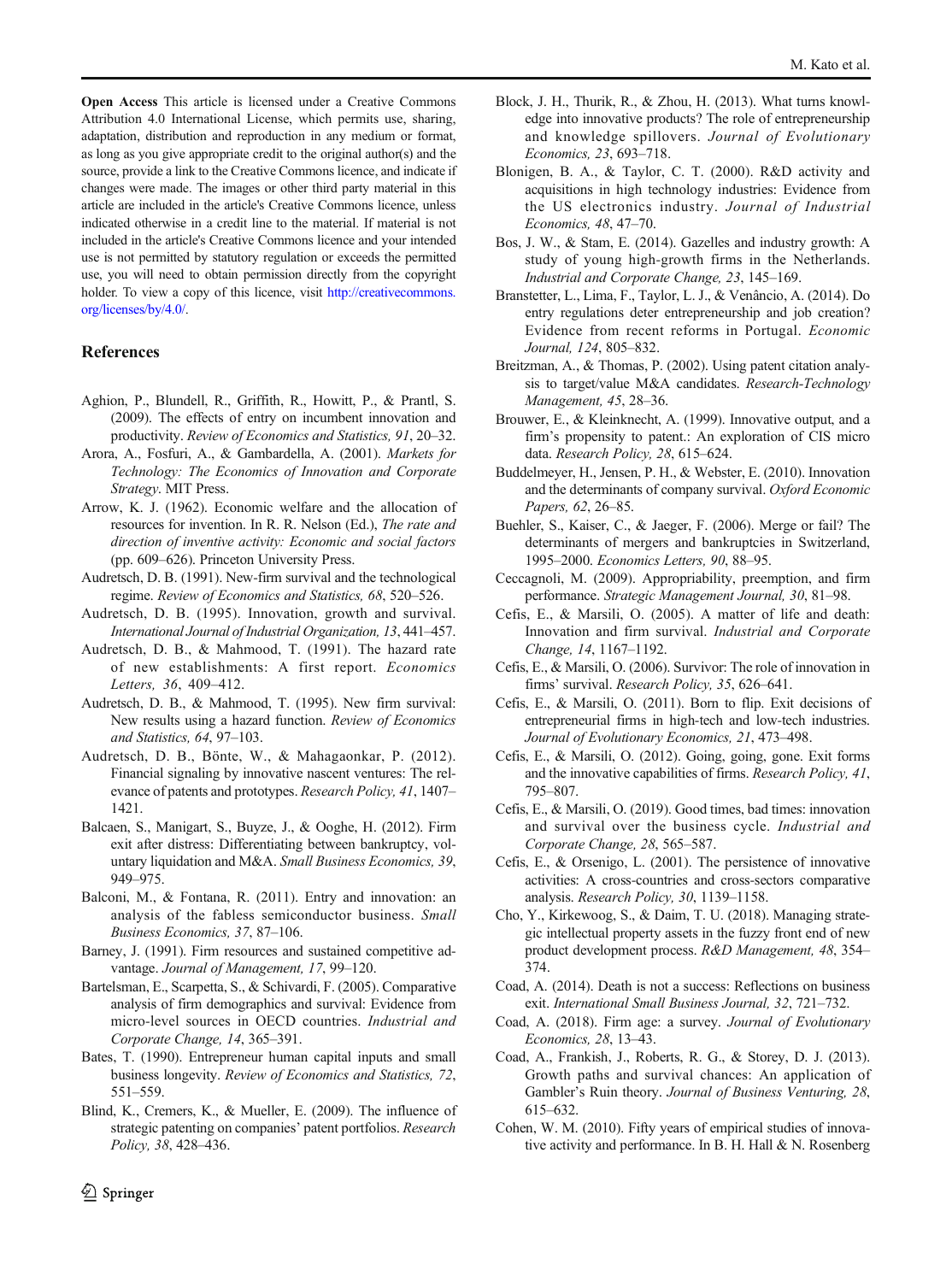<span id="page-24-0"></span>(Eds.), Handbook of the Economics of Innovation (Vol. 1, pp. 129–213). North-Holland.

- Colombelli, A., Krafft, J., & Quatraro, F. (2013). Properties of knowledge base and firm survival: Evidence from a sample of French manufacturing firms. Technological Forecasting and Social Change, 80, 1469–1483.
- Colombelli, A., Krafft, J., & Vivarelli, M. (2016). To be born is not enough: The key role of innovative start-ups. Small Business Economics, 47, 277–291.
- Colombo, M. G., Grilli, L., & Piva, E. (2006). In search of complementary assets: The determinants of alliance formation of high-tech start-ups. Research Policy, 35, 1166–1199.
- Conti, A., Thursby, J., & Thursby, M. (2013). Patents as signals for startup financing. Journal of Industrial Economics, 61, 592–622.
- Cooper, A. C., Gimeno-Gascon, F. J., & Woo, C. Y. (1994). Initial human and financial capital as predictors of new venture performance. Journal of Business Venturing, 9, 371–395.
- Cotei, C., & Farhat, J. (2018). The M&A exit outcomes of new, young firms. Small Business Economics, 50, 545–567.
- De Jong, J. P., & Marsili, O. (2015). Founding a business inspired by close entrepreneurial ties: does it matter for survival? Entrepreneurship Theory and Practice, 39, 1005–1025.
- De Vries, G., Pennings, E., Block, J. H., & Fisch, C. (2017). Trademark or patent? The effects of market concentration, customer type and venture capital financing on start-ups' initial IP applications. Industry and Innovation, 24, 325–345.
- DeTienne, D. R., & Cardon, M. S. (2012). Impact of founder experience on exit intentions. Small Business Economics, 38, 351–374.
- Dindaroğlu, B. (2018). Determinants of patent quality in US manufacturing: technological diversity, appropriability, and firm size. Journal of Technology Transfer, 43, 1083–1106.
- Dunne, T., Roberts, M. J., & Samuelson, L. (1988). Patterns of firm entry and exit in U.S. manufacturing industries. RAND Journal of Economics, 19, 495–515.
- Esteve-Pérez, S., & Mañez-Castillejo, J. A. (2008). The resourcebased theory of the firm and firm survival. Small Business Economics, 30, 231–249.
- Esteve-Pérez, S., Sanchis-Llopis, A., & Sanchis-Llopis, J. A. (2010). A competing risks analysis of firms' exit. Empirical Economics, 38, 281–304.
- European Patent Office. (2013). Patents for software? European law and practice. European Patent Office.
- Evans, D. S. (1987). The relationship between firm growth, size, and age: Estimates for 100 manufacturing industries. Journal of Industrial Economics, 35, 567–581.
- Fontana, R., & Nesta, L. (2009). Product innovation and survival in a high-tech industry. Review of Industrial Organization, 34, 287–306.
- Freel, M. S. (2000). Do small innovating firms outperform noninnovators? Small Business Economics, 14, 195–210.
- Fukao, K., & Kwon, H. U. (2006). Why did Japan's TFP growth slow down in the lost decade? An empirical analysis based on firm-level data of manufacturing firms. Japanese Economic Review, 57, 195–228.
- Gans, J. S., & Stern, S. (2003). The product market and the market for "ideas": commercialization strategies for technology entrepreneurs. Research Policy, 32, 333–350.
- Geroski, P. A. (1995). What do we know about entry? International Journal of Industrial Organization, 13, 421– 440.
- Goto, A., & Motohashi, K. (2007). Construction of a Japanese patent database and a first look at Japanese patenting activities. Research Policy, 36, 1431–1442.
- Goto, A., & Nagata, A. (1997). Appropriability and technological opportunities: US-Japan comparison. NISTEP Report, No. 48, National Institute for Science and Technology Policy (NISTEP). (in Japanese)
- Graham, S. J., & Sichelman, T. (2008). Why do start-ups patent. Berkeley Technology Law Journal, 23, 1063–1097.
- Griliches, Z., & Mairesse, J. (1984). Productivity and R&D at the firm level. In Z. Griliches (Ed.), R&D, Patents and Productivity (pp. 339–374). University of Chicago Press.
- Grilli, L., Piva, E., & Lamastra, C. R. (2010). Firm dissolution in high-tech sectors: An analysis of closure and M&A. Economics Letters, 109, 14–16.
- Gruber, M., MacMillan, I. C., & Thompson, J. D. (2013). Escaping the prior knowledge corridor: What shapes the number and variety of market opportunities identified before market entry of technology start-ups? Organization Science, 24, 280–300.
- Hall, B. H. (1993). The stock market's valuation of R&D investment during the 1980's. American Economic Review, 83, 259–264.
- Hall, B. H. (2019). Is there a role for patents in the financing of new innovative firms? Industrial and Corporate Change, 28, 657–680.
- Hall, B. H., & Ziedonis, R. H. (2001). The patent paradox revisited: an empirical study of patenting in the US semiconductor industry, 1979–1995. RAND Journal of Economics, 32, 101–128.
- Hall, B. H., Jaffe, A. B., & Trajtenberg, M. (2001). The NBER patent citation data file: Lessons, insights and methodological tools, NBER Working Paper No. w8498. National Bureau of Economic Research.
- Hall, B. H., Jaffe, A., & Trajtenberg, M. (2005). Market value and patent citations. RAND Journal of Economics, 36, 16–38.
- Harada, N. (2007). Which firms exit and why? An analysis of small firm exits in Japan. Small Business Economics, 29, 401–414.
- Harhoff, D., Stahl, K., & Woywode, M. (1998). Legal form, growth and exit of West German firms—empirical results for manufacturing, construction, trade and service industries. Journal of Industrial Economics, 46, 453–488.
- Headd, B. (2003). Redefining business success: Distinguishing between closure and failure. Small Business Economics, 21, 51–61.
- Helmers, C., & Rogers, M. (2010). Innovation and the survival of new firms in the UK. Review of Industrial Organization, 36, 227–248.
- Helmers, C., & Rogers, M. (2011). Does patenting help high-tech start-ups? Research Policy, 40, 1016–1027.
- Hoenen, S., Kolympiris, C., Schoenmakers, W., & Kalaitzandonakes, N. (2014). The diminishing signaling value of patents between early rounds of venture capital financing. Research Policy, 43, 956–989.
- Hoenig, D., & Henkel, J. (2015). Quality signals? The role of patents, alliances, and team experience in venture capital financing. Research Policy, 44, 1049–1064.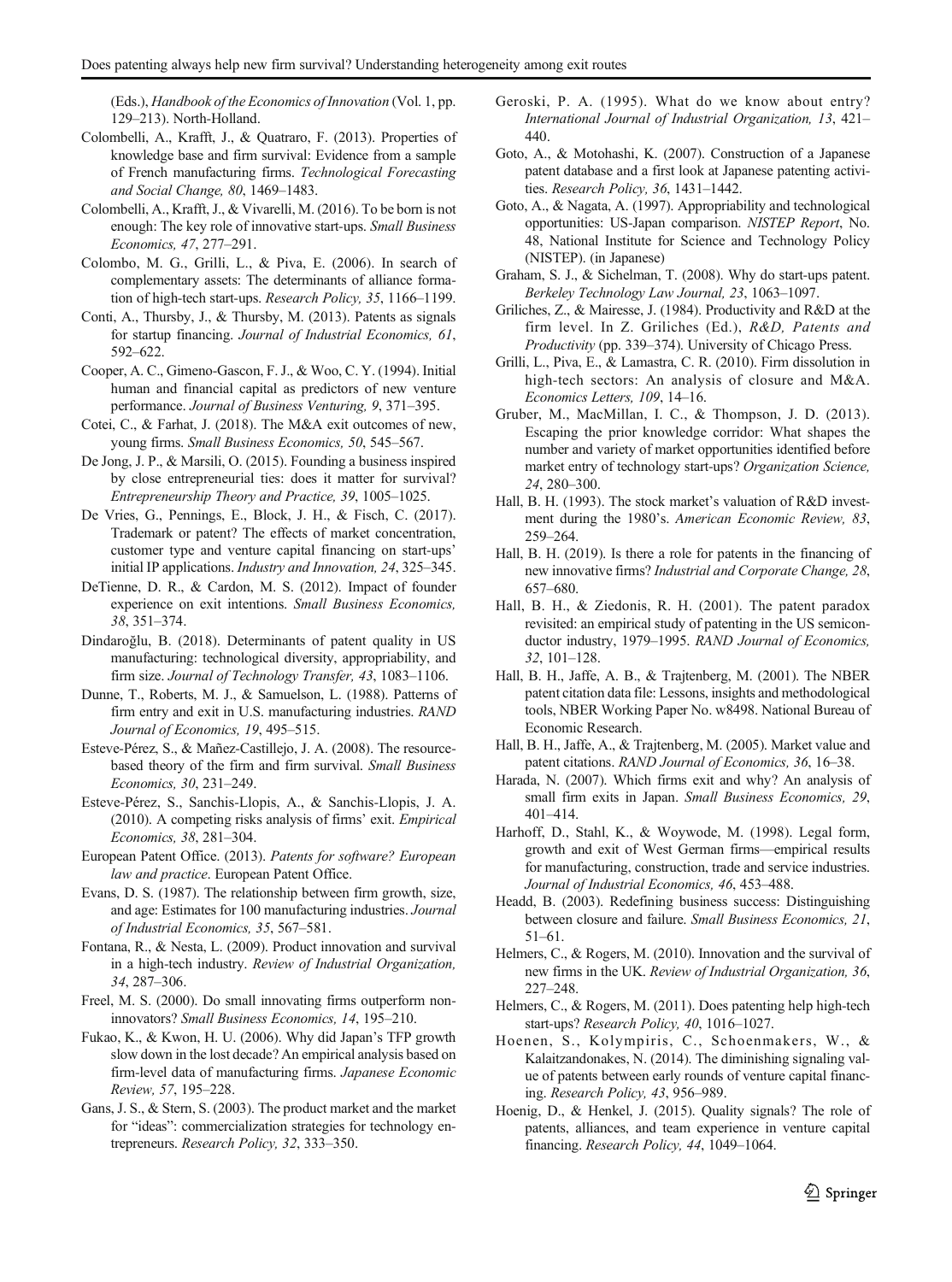- <span id="page-25-0"></span>Holgersson, M. (2013). Patent management in entrepreneurial SMEs: A literature review and an empirical study of innovation appropriation, patent propensity, and motives. R&D Management, 43, 21–36.
- Honjo, Y. (2000). Business failure of new firms: An empirical analysis using a multiplicative hazards model. International Journal of Industrial Organization, 18, 557–574.
- Honjo, Y. (2015). Why are entrepreneurship levels so low in Japan? Japan and the World Economy, 36, 88–101.
- Honjo, Y. (2020). Public or perish? From founding to initial public offering. Review of Managerial Science, forthcoming.
- Honjo, Y., & Kato, M. (2019). Do initial financial conditions determine the exit routes of start-up firms? Journal of Evolutionary Economics, 29, 1119–1147.
- Honjo, Y., & Nagaoka, S. (2018). Initial public offering and financing of biotechnology start-ups: Evidence from Japan. Research Policy, 47, 180–193.
- Hoshi, T., Kashyap, A., & Scharfstein, D. (1991). Corporate structure, liquidity, and investment: Evidence from Japanese industrial groups. Quarterly Journal of Economics, 106, 33–60.
- Hottenrott, H., Hall, B. H., & Czarnitzki, D. (2016). Patents as quality signals? The implications for financing constraints on R&D. Economics of Innovation and New Technology, 25, 197–217.
- Hsu, D. H., & Ziedonis, R. H. (2008). Patents as quality signals for entrepreneurial ventures. In Academy of Management Proceedings (vol. 2008, no. 1 (pp. 1–6). Briarcliff Manor, NY 10510: Academy of Management.
- Hsu, D., & Ziedonis, R. (2013). Resources as dual sources of advantage: Implications for valuing entrepreneurial-firm patents. Strategic Management Journal, 34, 761–781.
- Jensen, P. H., & Webster, E. (2006). Firm size and the use of intellectual property rights. Economic Record, 82, 44–55.
- Kang, J. K., Shivdasani, A., & Yamada, T. (2000). The effect of bank relations on investment decisions: An investigation of Japanese takeover bids. Journal of Finance, 55, 2197–2218.
- Kani, M., & Motohashi, K. (2011). Does pro-patent policy spur innovation? A case of software industry in Japan. In First International Technology Management Conference (pp. 739–744). IEEE.
- Kato, M., & Honjo, Y. (2015). Entrepreneurial human capital and the survival of new firms in high-and low-tech sectors. Journal of Evolutionary Economics, 25, 925–957.
- Kato, M., Okamuro, H., & Honjo, Y. (2015). Does founders' human capital matter for innovation? Evidence from Japanese start-ups. Journal of Small Business Management, 53, 114–128.
- Kim, E. H., & Schatzberg, J. D. (1987). Voluntary corporate liquidations. Journal of Financial Economics, 19, 311–328.
- Kline, P., Petkova, N., Williams, H., & Zidar, O. (2019). Who profits from patents? rent-sharing at innovative firms. Quarterly Journal of Economics, 134, 1343–1404.
- Kubo, K., & Saito, T. (2012). The effect of mergers on employment and wages: Evidence from Japan. Journal of the Japanese and International Economies, 26, 263–284.
- Landini, F., Arrighetti, A., & Lasagni, A. (2020). Economic crisis and firm exit: do intangibles matter? Industry and Innovation, 27, 445–479.
- Lanjouw, J. O., & Schankerman, M. (2004). Protecting intellectual property rights: Are small firms handicapped? Journal of Law and Economics, 47, 45–74.
- Lee, S. H., Peng, M. W., & Barney, J. B. (2007). Bankruptcy law and entrepreneurship development: A real options perspective. Academy of Management Review, 32, 257–272.
- Levesque, D., & Minniti, M. (2006). The effect of aging on entrepreneurial behavior. Journal of Business Venturing, 21, 177–194.
- Levin, R., Klevorick, A., Nelson, R., & Winter, S. (1984). Survey research on R&D appropriability and technological opportunity. Unpublished manuscript. Yale University.
- Levin, R. C., Klevorick, A. K., Nelson, R. R., Winter, S. G., Gilbert, R., & Griliches, Z. (1987). Appropriating the returns from industrial research and development. Brookings Papers on Economic Activity, 1987, 783–831.
- Levitas, E. F., McFadyen, M. A., & Loree, D. (2006). Survival and the introduction of new technology: a patent analysis in the integrated circuit industry. Journal of Engineering and Technology Management, 23, 182–201.
- Markman, G. D., Espina, M. I., & Phan, P. H. (2004). Patents as surrogates for inimitable and non-substitutable resources. Journal of Management, 30, 529–544.
- Mata, J., & Portugal, P. (1994). Life duration of new firms. Journal of Industrial Economics, 42, 227–245.
- Mata, J., Antunes, A., & Portugal, P. (2007) Borrowing patterns, bankruptcy and voluntary liquidation. Working Paper, Universidade Nova de Lisboa.
- Mehrotra, V., van Schaik, D., Spronk, J., & Steenbeek, O. (2011). Creditor-focused corporate governance: evidence from mergers and acquisitions in Japan. Journal of Financial and Quantitative Analysis, 46, 1051–1072.
- Mendonça, S., Pereira, T. S., & Godinho, M. M. (2004). Trademarks as an indicator of innovation and industrial change. Research Policy, 33, 1385–1404.
- Motohashi, K. (2008). Licensing or not licensing? An empirical analysis of the strategic use of patents by Japanese firms. Research Policy, 37, 1548–1555.
- Nagaoka, S. (2009). Reform of patent system in Japan and challenges. In National Research Council (Ed.), 21st Century Innovation Systems for Japan and the United States: Lessons from a Decade of Change: Report of a Symposium (pp. 153–168). The National Academies Press.
- Nagaoka, S., Motohashi, K., & Goto, A. (2010). Patent statistics as an innovation indicator. In B. H. Hall & N. Rosenberg (Eds.), Handbook of the Economics of Innovation. Vol. 2 (pp. 1083– 1127). North-Holland.
- Narin, F., Noma, E., & Perry, R. (1987). Patents as indicators of corporate technological strength. Research Policy, 16, 143– 155.
- Nelson, R. R., & Wolff, E. N. (1997). Factors behind crossindustry differences in technical progress. Structural Change and Economic Dynamics, 8, 205–220.
- Noel, M., & Schankerman, M. (2013). Strategic patenting and software innovation. Journal of Industrial Economics, 61, 481–520.
- Okamuro, H., Kato, M., & Honjo, Y. (2011). Determinants of R&D cooperation in Japanese start-ups. Research Policy, 40, 728–738.